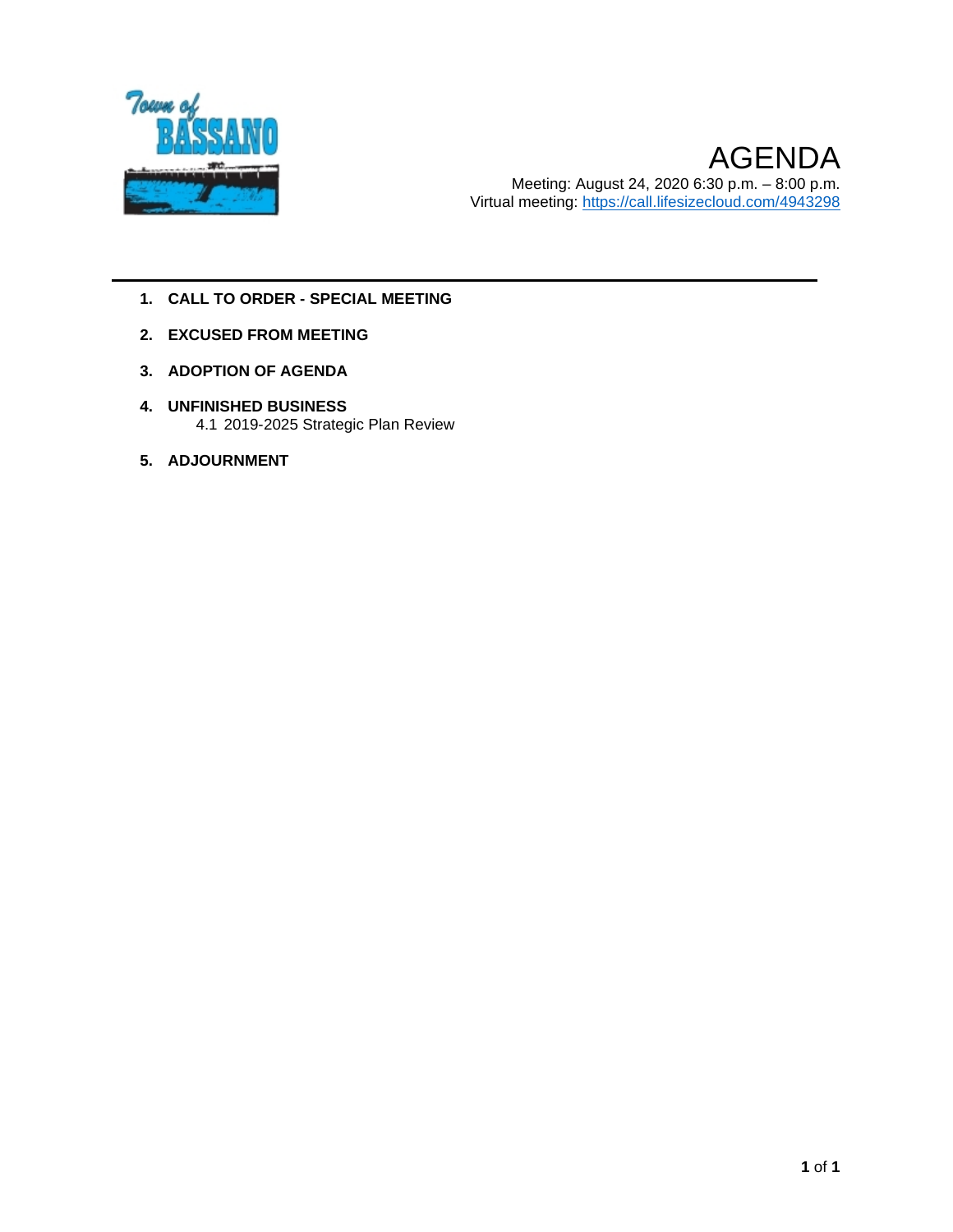

OPEN DISCUSSION Meeting: August 24, 2020 Agenda Item: 4.1

#### **2020-2025 Strategic Plan Review**

#### **BACKGROUND:**

The purpose of this meeting is to review the Town's strategic priorities to ensure they continue to meet the community's vision "to be the most attractive and affordable urban community under 2,500 in Alberta where industry leaders want to invest, where you tourists come for a new experience, and where people choose to live, work, and play."

Council may choose to amend priorities, reorder priorities, remove, or add priorities. In doing this, council may choose to survey the public to ensure they support the priorities directed by council under the plan.

The last formal review of the plan was completed in November 2019 where regionalization was removed as a priority and updated as regional partnerships.

In completing this process, council should be mindful of the upcoming municipal election. Any shifts in the priorities could impact future successes. For example, councillors may ask these questions:

- Do I plan to run in the next municipal election? Would I support the priorities we are working on today in 2021?
- How will the priorities we select today set future councils and the community up for success?
- If we change priorities, will they be supported by future councils and is the change an effective use of our time and resources?
- Do the changes align with provincial policies and objectives?<br>• Where do I see the Town in 5-years 10-years 15 years and
- Where do I see the Town in 5-years, 10-years, 15 years, and 25 years? How will our actions and priorities get us to this vision?
- **What strategic priorities am I proud of?**
- What matters most to the residents of the community?
- Am I happy with my involvement with the strategic priorities?
- **I** Is anything not working?

#### **Attachments:**

1. 2019-2020 Strategic Plan

**Prepared by:** Amanda Davis, CAO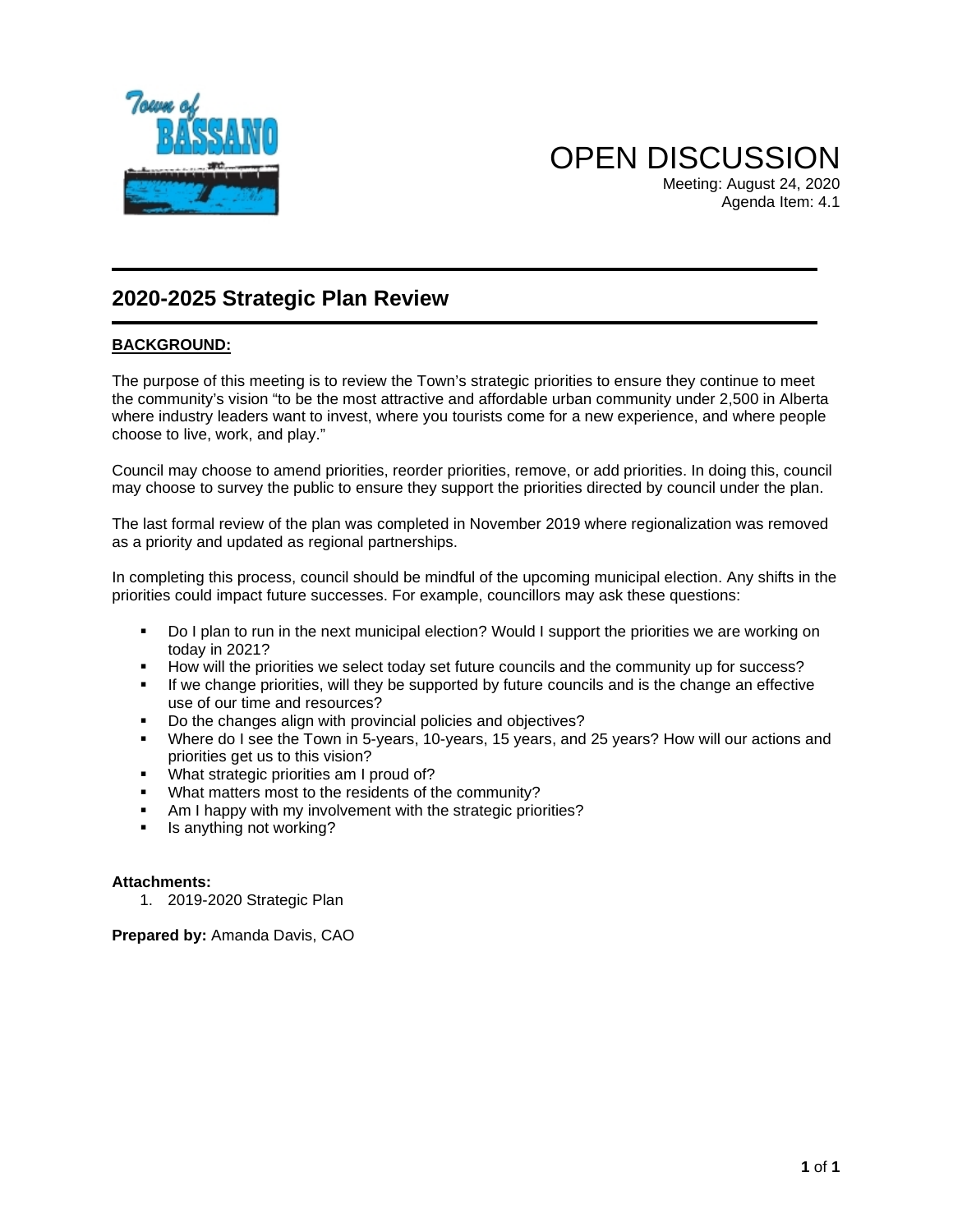# TOWN OF BASSANO STRATEGIC PLAN

2019-2025

"Our vision is to be the most attractive and affordable urban community under 2,500 in Alberta where industry leaders want to invest, where tourists come for a new experience, and where

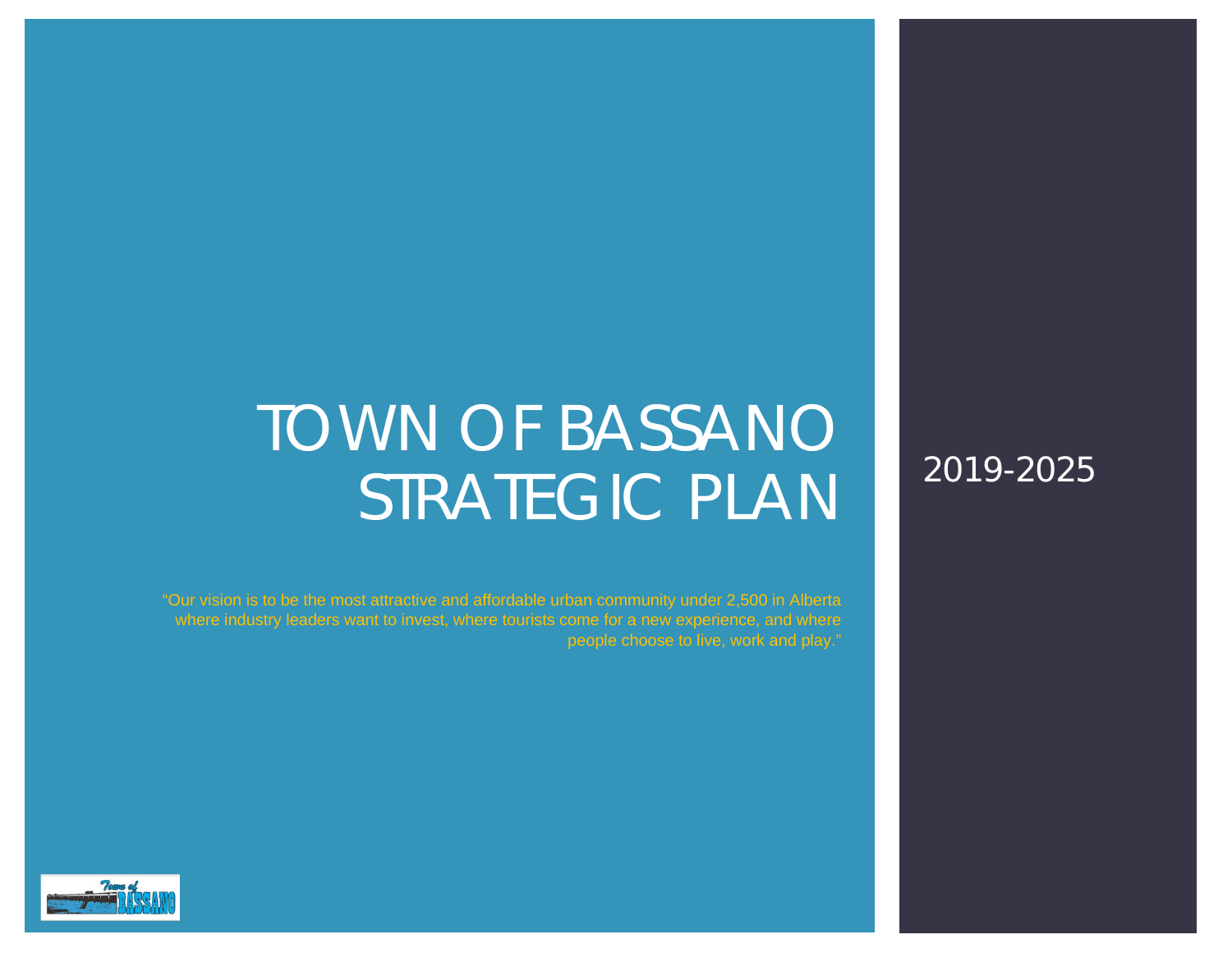#### *BACKGROUND*

In 2018, the Town of Bassano's Mayor and Council undertook a comprehensive strategic planning and visionary exercise. The purpose of the exercise was to identify where the elected body wanted to see the community in the future. It enabled them to develop a shared vision and to understand how the decisions they make influence the trajectory of the community.

A plan outline was presented at a town hall meeting in mid-November to which 70 residents attended or 6.0% of the population. Public engagement at the meeting confirmed town council's vision and plan for Bassano. Attendees expressed their desire to see improved marketing and attractions along the TransCanada highway, the importance of beautification, the need to celebrate and recognize the successes of the community, with balanced infrastructure renewal projects.

Having heard the desires of the community and reflecting on the initial plan outline, the Mayor and Council reconvened for a second time on February 20, 2019 to develop a plan of action that enables the implementation of three overarching goals.



#### *HOW TO USE THE PLAN*

A Strategic Plan is a working document and must be reviewed on a regular basis to ensure the goals and action plan remain relevant and to confirm that implementation is in fact leading to the community's desired outcomes.

Decision makers should defer to the plan before a resolution is made to substantiate that the item being considered contributes directly to the goals and objectives of the plan. Following this process ensures decision makers stay focused on achieving priorities.

All goals and action items must be prioritized, and resources need to be allocated within the municipal budget to ensure implementation can occur. While, decision makers may get excited to implement every action at the same time, it is important to understood that this cannot occur. Plan implementation requires many calculations and methodical actions as each item builds off the next to create a lasting whole.

The action items below is the first phase of the plan. As town council and administration work through implementation, tasks and outcomes will be added as the action items grow and evolve.

*"The best way to predict the future is to create it." – Peter Drucker*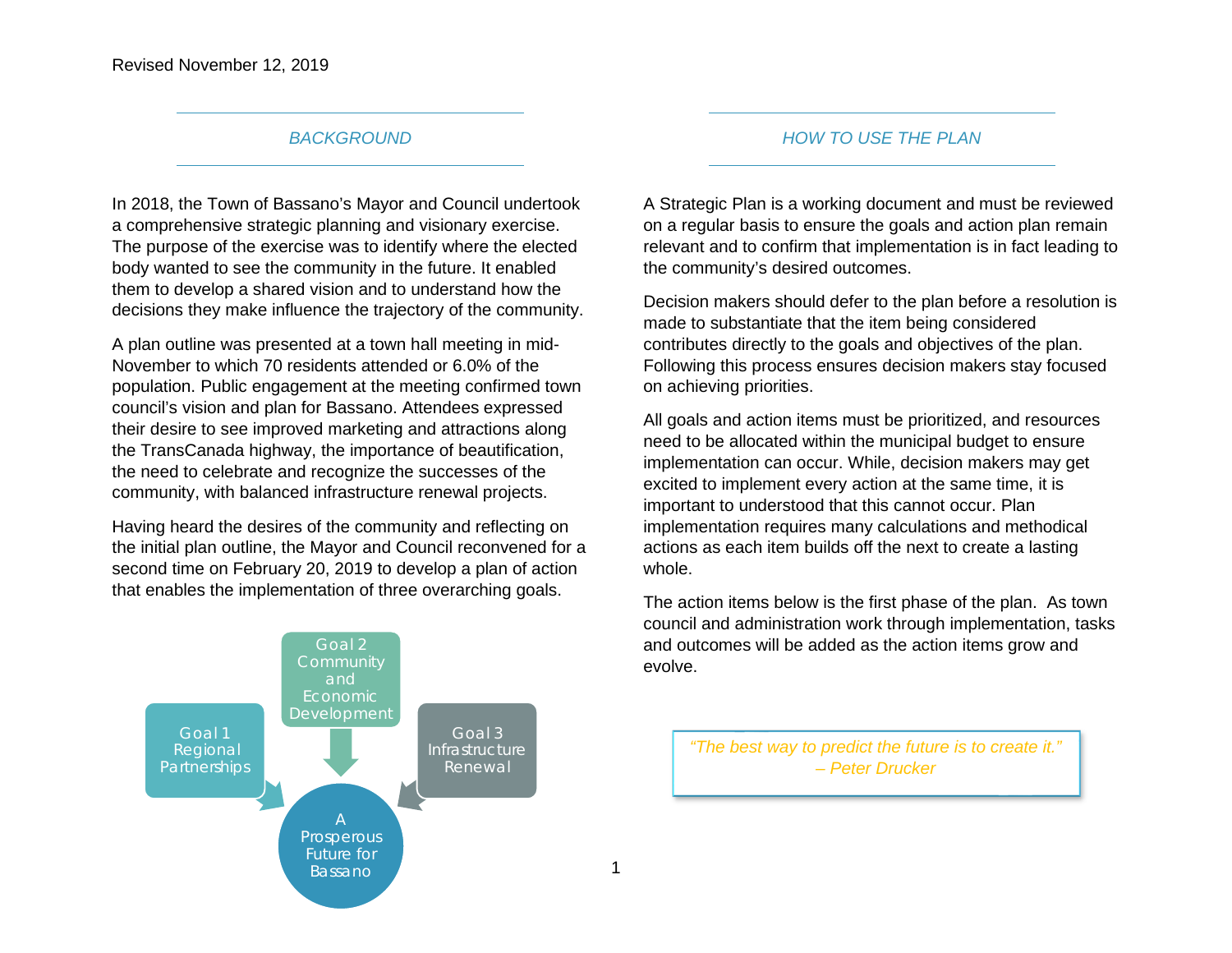## Goal 1: Regional Partnerships

#### Purpose

Status quo is not an option for Bassano. Actions need to be taken to ensure the community and region is viable well into the future. A viable community is service rich, affordable, welcoming, and efficient. Regional partnerships are essential for cost savings and improved service delivery. Partnerships will contribute to the long-term viability of the region.

#### End Result (Why)

The Town of Bassano will change how it does business in order to:

- 1. Enhance and/or develop partnerships to eliminate the duplication of services and free up limited resources for other initiatives.
- 2. Ensure the municipality meets all legislative requirements.
- 3. Enhance the promotion of Bassano and the Brooks Region.
- 4. To improve competitiveness in the market.
- 5. Improve the quality of life for residents and visitors.
- 6. Foster innovation and solve complex challenges.

| ACTION PIAN (GT                |                         |                              |                              |                              |                             |  |  |
|--------------------------------|-------------------------|------------------------------|------------------------------|------------------------------|-----------------------------|--|--|
| Task 1                         | <b>Timeline</b>         | <b>Responsibility</b>        | <b>Resources</b>             | <b>Measurement/Outcome</b>   | <b>Confirmed Completion</b> |  |  |
|                                |                         |                              |                              |                              |                             |  |  |
| Develop and approve an         | Completion by March 31, | CAO to complete              | Human capital - CAO (20-     | ICF is approved and          | ICF is complete and         |  |  |
| Intermunicipal                 | 2019                    | administrative tasks and     | 40 hours).                   | executed by both parties     | signed.                     |  |  |
| <b>Collaboration Framework</b> |                         | negotiations as directed by  |                              | within the defined timeline. |                             |  |  |
| $(ICF)$ – Town of Bassano      |                         | town council.                | Legal review (if required) - |                              |                             |  |  |
| and County of Newell           |                         |                              | \$2,000                      | ICF is equitable for both    |                             |  |  |
|                                |                         | Town council to provide      |                              | parties.                     |                             |  |  |
|                                |                         | direction for negotiation of |                              |                              |                             |  |  |
|                                |                         | ICF.                         |                              | Improves partnerships        |                             |  |  |
|                                |                         |                              |                              | between the parties.         |                             |  |  |

\_\_\_\_\_\_\_\_\_\_\_\_\_\_\_\_\_\_\_\_\_\_\_\_\_\_\_\_\_\_\_\_\_\_\_\_\_\_\_\_\_\_\_\_\_\_\_\_\_\_\_\_\_\_\_\_\_\_\_\_\_\_\_\_\_\_\_\_\_\_\_\_\_\_\_\_\_\_\_\_\_\_\_\_\_\_\_\_\_\_\_\_\_\_\_\_\_\_\_\_\_\_\_\_\_\_\_\_\_\_\_\_\_\_\_\_\_\_\_\_\_\_\_\_\_\_\_\_\_\_\_\_\_\_\_\_\_\_\_\_\_

#### Action Plan (G1)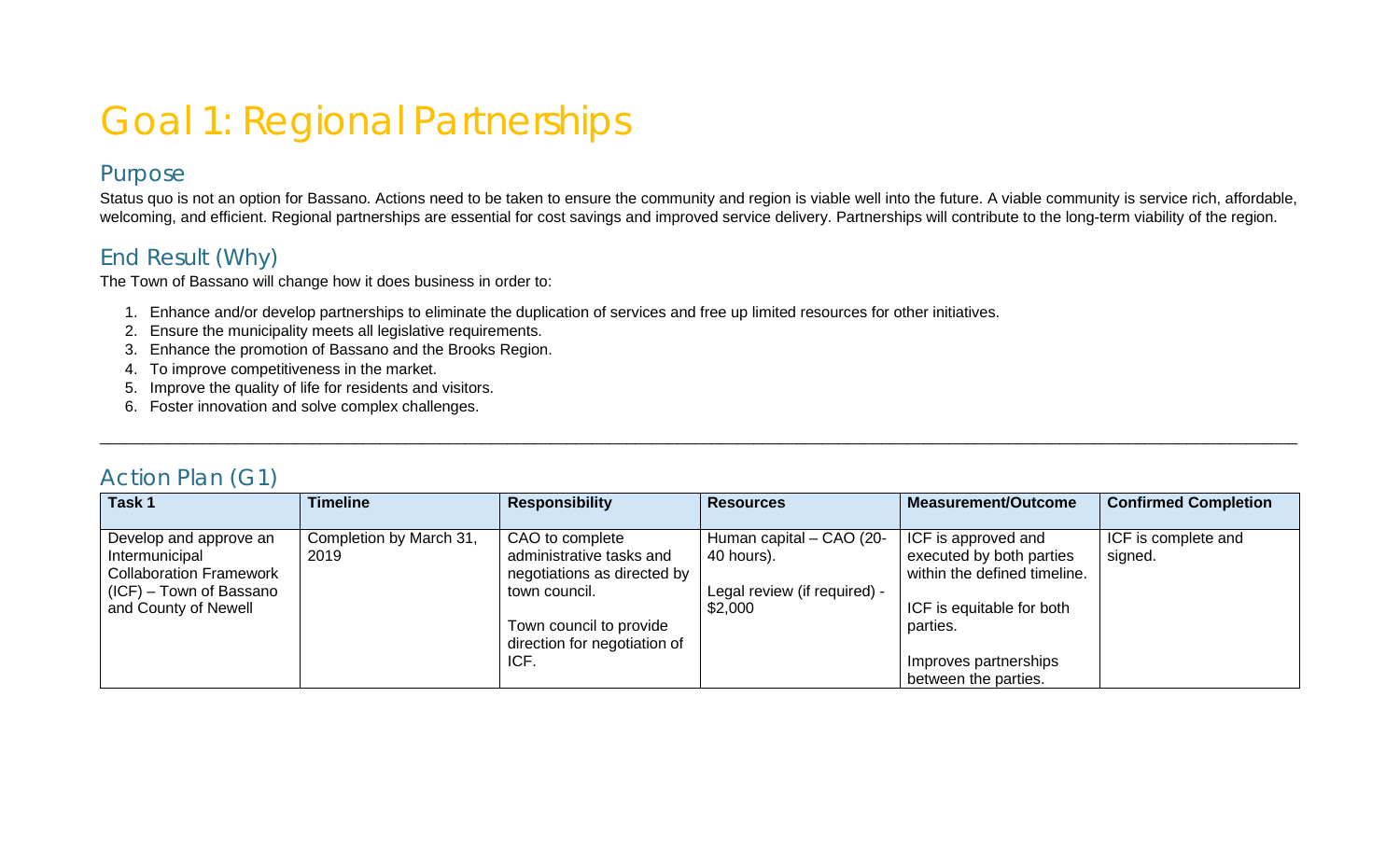| Task 2                | <b>Timeline</b>                                                  | <b>Responsibility</b>                                                                                                                                                                                                                                                                                                                                                                                   | <b>Resources</b>                                                                                                                                                        | <b>Measurement/Outcome</b>                                                                                                                                                                                                                                                                                                                                                                          | <b>Confirmed Completion</b>                                                                                                                        |
|-----------------------|------------------------------------------------------------------|---------------------------------------------------------------------------------------------------------------------------------------------------------------------------------------------------------------------------------------------------------------------------------------------------------------------------------------------------------------------------------------------------------|-------------------------------------------------------------------------------------------------------------------------------------------------------------------------|-----------------------------------------------------------------------------------------------------------------------------------------------------------------------------------------------------------------------------------------------------------------------------------------------------------------------------------------------------------------------------------------------------|----------------------------------------------------------------------------------------------------------------------------------------------------|
| Implementation of ICF | Recreation program<br>completion by December<br>31, 2019.        | CAO's (town and county)<br>to draft an updated<br>recreation agreement with<br>recommendations to<br>councils. Update<br>agreement, facilitate<br>meetings with recreation<br>user groups as required,<br>and provide information to<br>councils so they can be the<br>boots on the ground.<br>Councils to act as agents<br>(boots on the ground) to<br>complete any negotiations<br>with stakeholders. | Human capital - CAO (20-<br>30 hours).<br>Councils (20-40 hours).<br>Legal review (if required) -<br>\$1,000<br>General (e.g. supplies,<br>honorariums, etc.) - \$1,000 | Development of<br>1.<br>new recreation<br>agreement.<br>Formation of a new<br>committee.<br>Negotiate with<br>3.<br>stakeholders.<br>4. Approve new<br>recreation<br>agreement.<br>Exchange/allocate<br>5.<br>recreation funds.<br>Monitor the<br>6.<br>implementation of<br>the ICF to ensure it<br>is meeting intended<br>outcomes-<br>updates to be<br>included in the<br>monthly CAO<br>report. | Implementation is<br>underway. First year of<br>recreation grants issued in<br>2020.                                                               |
| Implementation of ICF | <b>Emergency services</b><br>completion by December<br>31, 2020. | Town to engage with the<br>County of Newell to<br>request the formation of a<br>Joint Emergency<br><b>Management Committee</b><br>(JEMC).                                                                                                                                                                                                                                                               | Human capital - CAO (30<br>hours),<br>Council (10 hours).<br>Legal review (if required)<br>\$2,500.                                                                     | Council motions the<br>1 <sup>1</sup><br>request to enter a<br>JEMC with county.<br>Formalize<br>2.<br>negotiations with<br>the County and                                                                                                                                                                                                                                                          | Underway, third reading<br>will be presented in<br>September 2020.<br>The timeline of the project<br>requires an update to<br>develop policies and |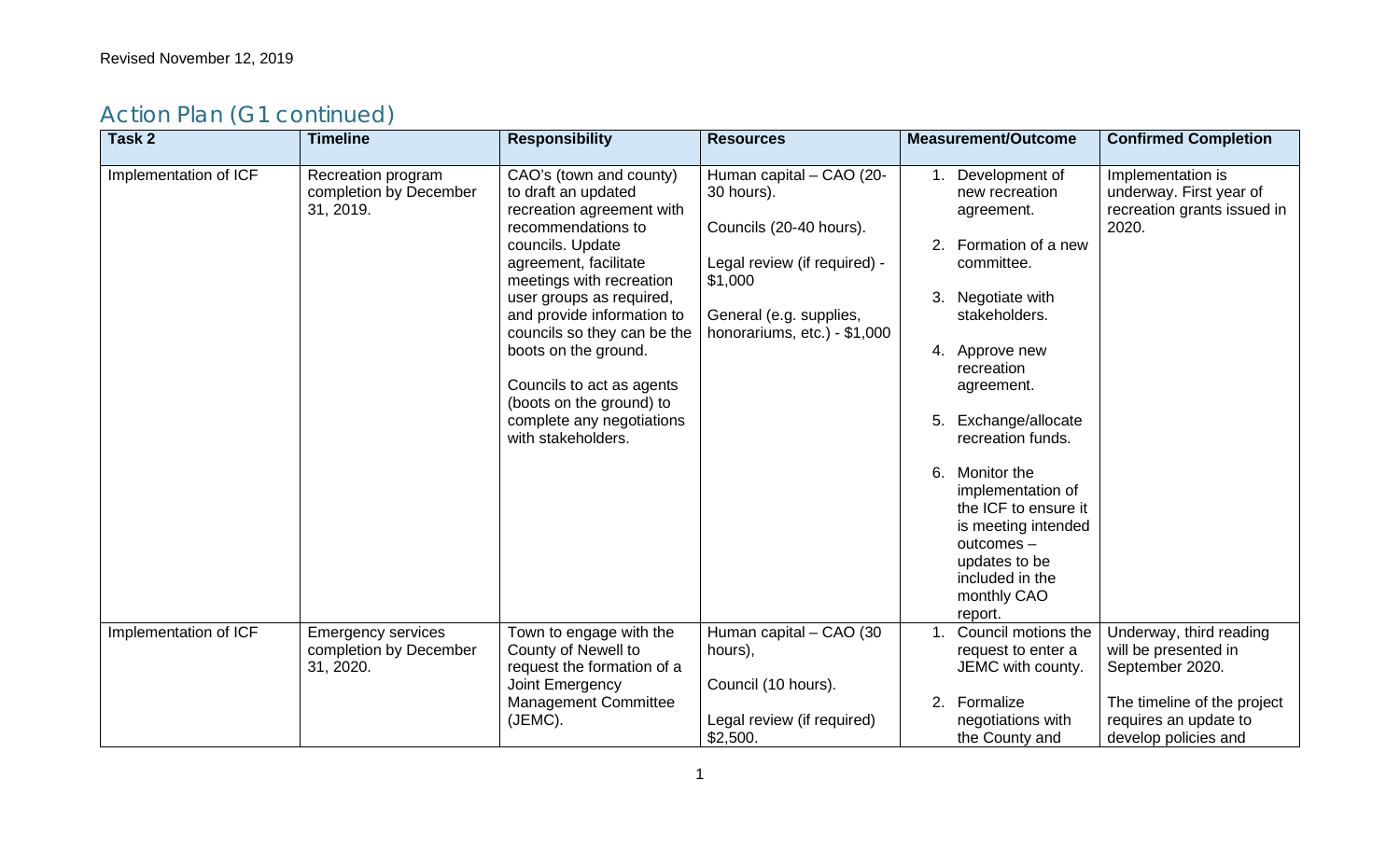|  | CAO to work with County     |                           | other stakeholders   | implement the new          |
|--|-----------------------------|---------------------------|----------------------|----------------------------|
|  | administration to develop a | Membership costs \$10,000 | if applicable to     | agreement.                 |
|  | JEMC.                       | $-$ \$25,000 per annum.   | complete JEMC.       |                            |
|  |                             |                           |                      | The cost structure must be |
|  |                             |                           |                      |                            |
|  |                             |                           | 3. County appoints   | updated - membership       |
|  |                             |                           | members to JEMC      | costs will be reduced and  |
|  |                             |                           | and completed        | the councils and           |
|  |                             |                           | emergency            | administrators must        |
|  |                             |                           | management           | develop all the new        |
|  |                             |                           | responsibilities     | policies. Whereas          |
|  |                             |                           | (DEM, DDEM,          | previously, we intended on |
|  |                             |                           | emergency            | hiring this role.          |
|  |                             |                           | management plan,     |                            |
|  |                             |                           | agencies, training,  |                            |
|  |                             |                           | $etc.$ ).            |                            |
|  |                             |                           |                      |                            |
|  |                             |                           | 4. Bassano's         |                            |
|  |                             |                           | emergency            |                            |
|  |                             |                           | management is        |                            |
|  |                             |                           | fully managed by     |                            |
|  |                             |                           | the County.          |                            |
|  |                             |                           | 5. Bassano meets     |                            |
|  |                             |                           |                      |                            |
|  |                             |                           | mandatory            |                            |
|  |                             |                           | legislative          |                            |
|  |                             |                           | compliance for       |                            |
|  |                             |                           | emergency            |                            |
|  |                             |                           | management.          |                            |
|  |                             |                           | Professional,        |                            |
|  |                             |                           | trained organization |                            |
|  |                             |                           | takes over           |                            |
|  |                             |                           | emergency            |                            |
|  |                             |                           | management           |                            |
|  |                             |                           | responsibilities to  |                            |
|  |                             |                           | eliminate the        |                            |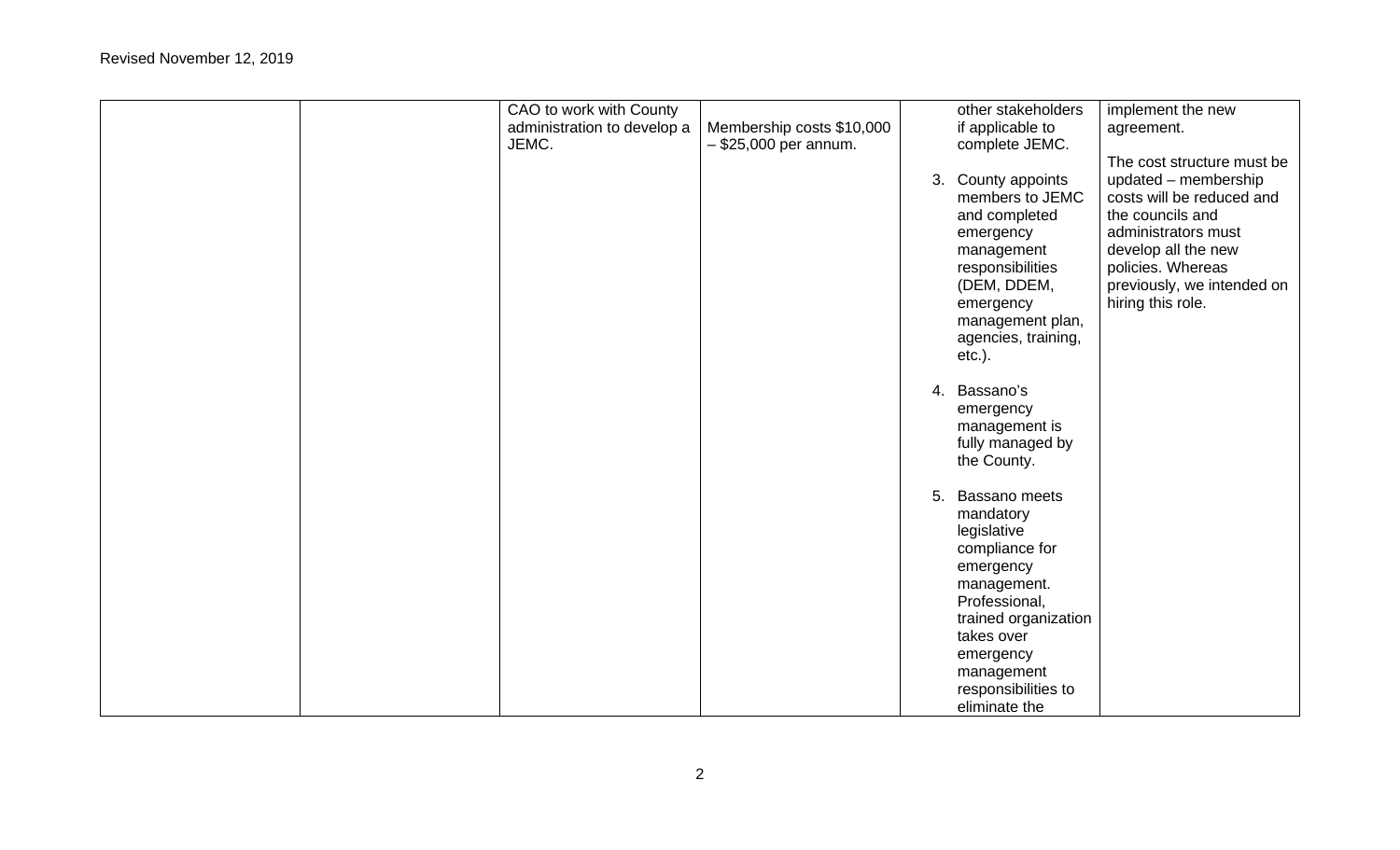|  |  | duplication of<br>services.                                                                                                                                 |  |
|--|--|-------------------------------------------------------------------------------------------------------------------------------------------------------------|--|
|  |  | 6. An annual progress<br>report is received<br>from the managing<br>partner to inform<br>the<br>community/council<br>of emergency<br>management<br>actions. |  |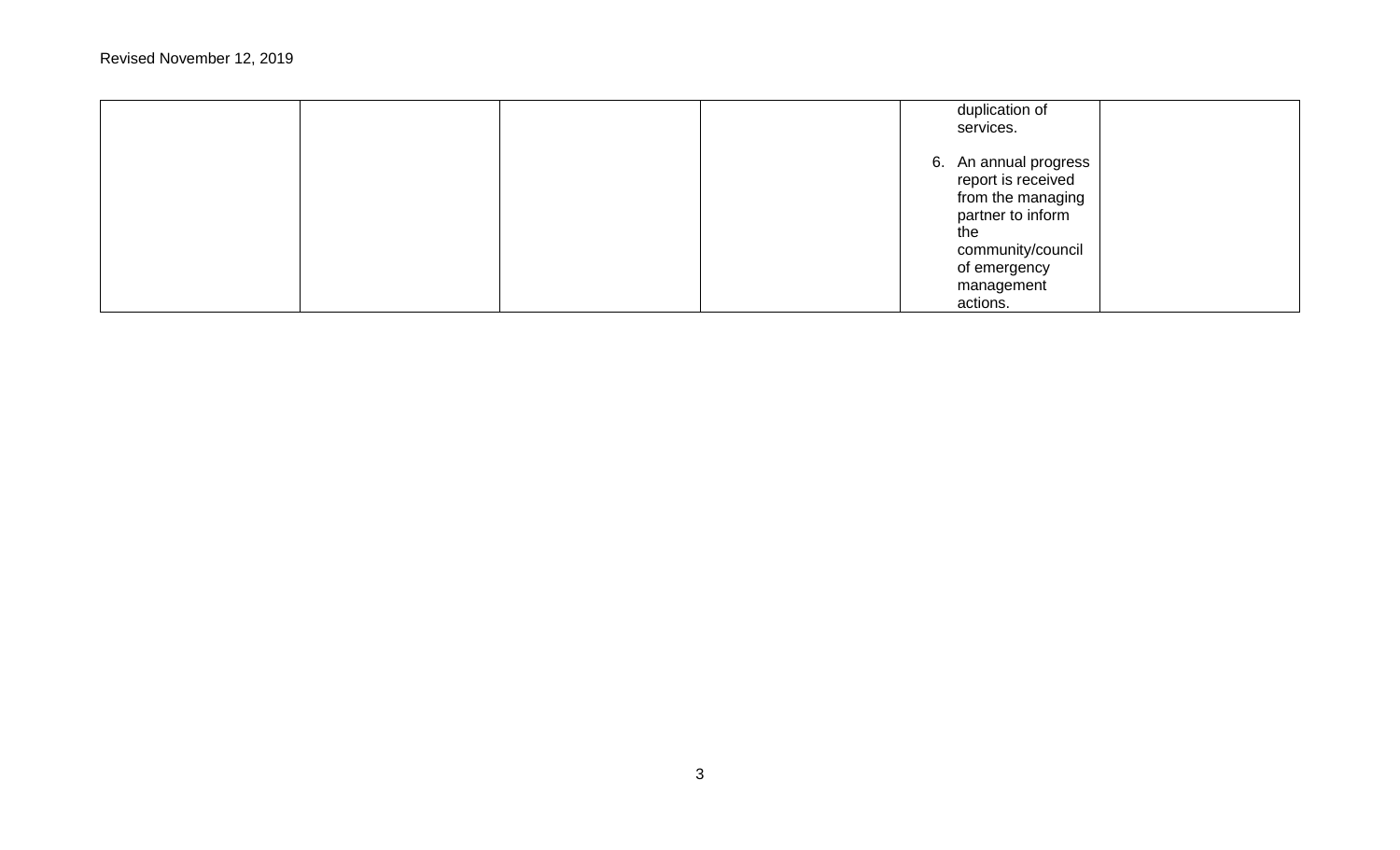| Human capital - CAO (50<br>No action.<br>Develop partnerships with<br>Mayor, council and<br>Ongoing<br>1. Council to pass a<br>Siksika Nation.<br>administration.<br>bylaw recognizing<br>hours),<br>the importance of<br>Council (50 hours).<br>The purpose of partnership<br>Treaty 7 lands.<br>is to contribute to the<br>2. Host/attend a<br>prosperity of Bassano and<br>FCSS/Programming-<br>Siksika Nation. There are<br>integrated into new<br>meeting with<br>common borders between<br>operational mandates (est.<br>Siksika Band<br>Council to discuss<br>the communities.<br>100 hours per annum).<br>Partnerships will enable<br>common<br>the Bassano and Siksika to<br>issues/partnership<br>build off each-others'<br>opportunities (e.g.<br>strengths and abilities to<br>tourism corridor,<br>The Bassano<br>support innovation and to<br>solve complex challenges<br>Project, the<br>that impact the<br>Bassano Dam,<br>communities.<br>education, social<br>programming).<br>3. Letters of support<br>are exchanged for<br>common projects.<br>4. Where appropriate<br>formation of<br>partnerships to<br>generate wealth,<br>apply for grants to<br>promote and | Task 3 | <b>Timeline</b> | <b>Responsibility</b> | <b>Resources</b> | <b>Measurement/Outcome</b> | <b>Confirmed Completion</b> |
|--------------------------------------------------------------------------------------------------------------------------------------------------------------------------------------------------------------------------------------------------------------------------------------------------------------------------------------------------------------------------------------------------------------------------------------------------------------------------------------------------------------------------------------------------------------------------------------------------------------------------------------------------------------------------------------------------------------------------------------------------------------------------------------------------------------------------------------------------------------------------------------------------------------------------------------------------------------------------------------------------------------------------------------------------------------------------------------------------------------------------------------------------------------------------------------|--------|-----------------|-----------------------|------------------|----------------------------|-----------------------------|
| communities.                                                                                                                                                                                                                                                                                                                                                                                                                                                                                                                                                                                                                                                                                                                                                                                                                                                                                                                                                                                                                                                                                                                                                                         |        |                 |                       |                  | develop the                |                             |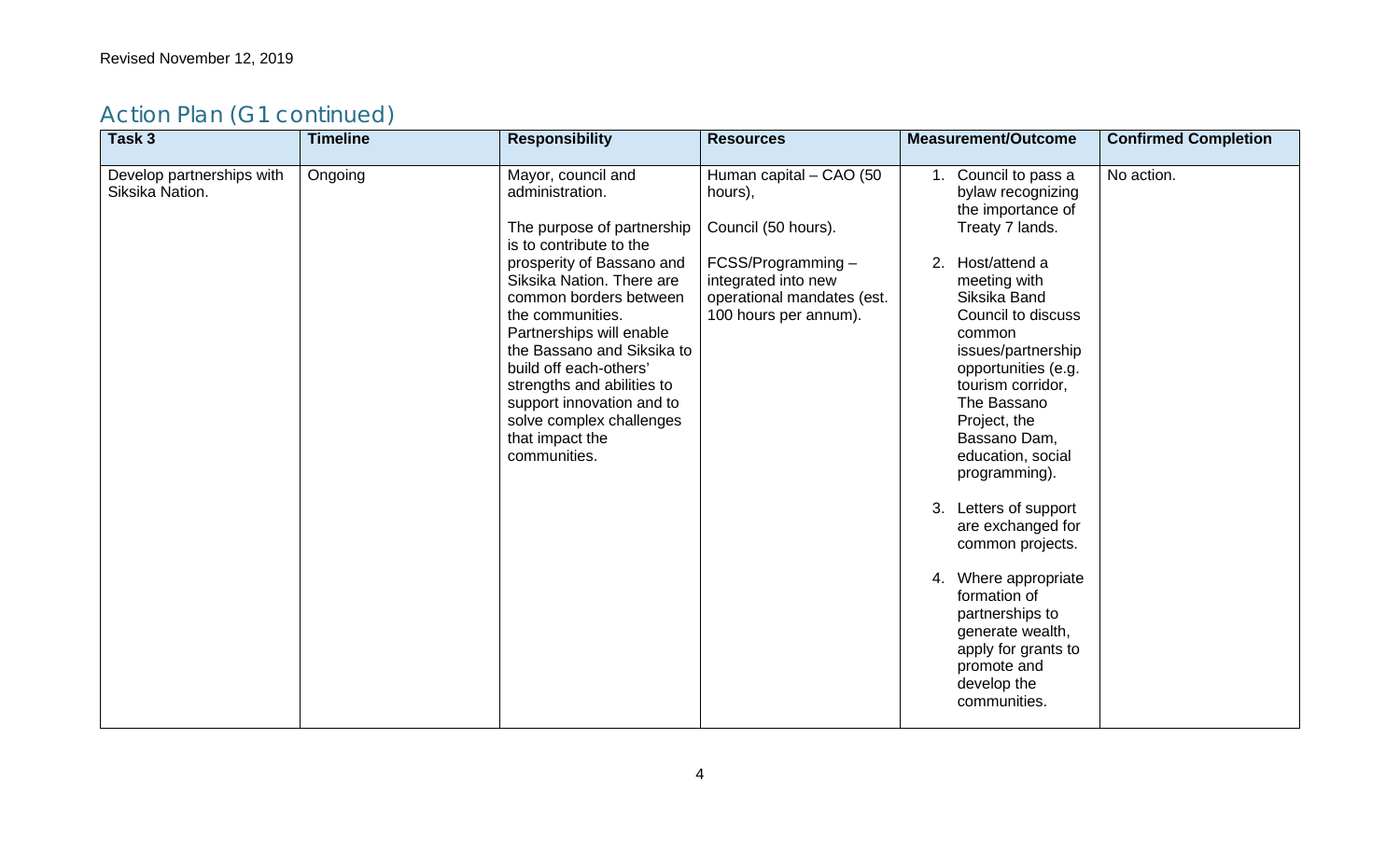|  | 5. Elected<br>officials/community<br>members par-take<br>in local events in<br>each community<br>with the integration<br>of heritage and<br>culture.                                                                                                                  |
|--|-----------------------------------------------------------------------------------------------------------------------------------------------------------------------------------------------------------------------------------------------------------------------|
|  | 6. Social needs<br>assessment<br>completed by<br>FCSS to determine<br>events, training and<br>programs required<br>to meet the needs<br>of the communities<br>diverse<br>populations.<br>Programs delivered<br>in accordance with<br>the new provincial<br>framework. |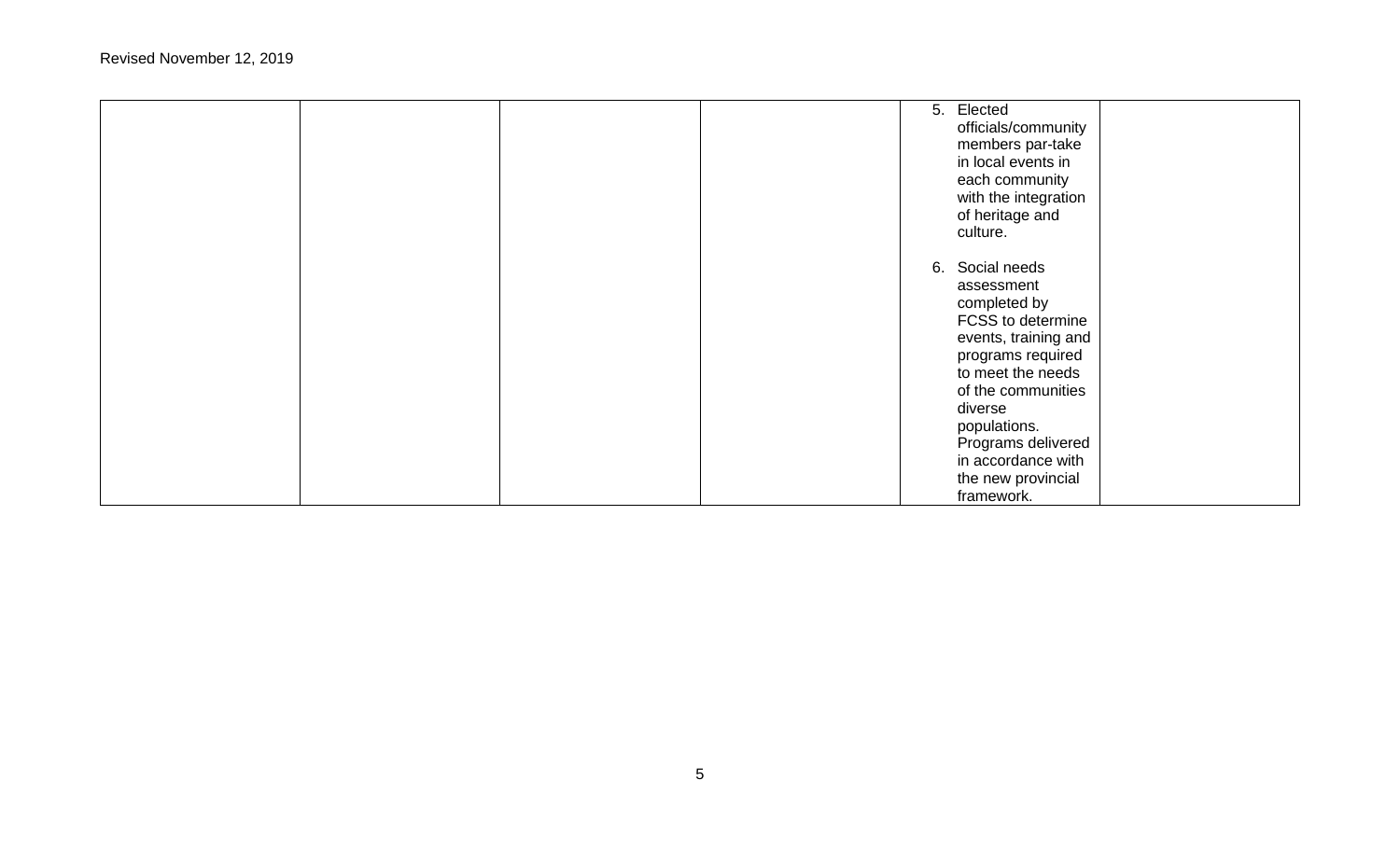## Goal 2: Community and Economic Development

#### Purpose

The people of Bassano matter which is why community and economic development is imperative to the town. Community and economic development will help build the local economy, bring greater awareness to our assets and provide value added opportunities for residents, businesses, visitors and investors.

#### End Result (Why)

The Town of Bassano's message to the world is that we are open for business and partnerships. To us, being open for business and partnerships means we work to improve the experience every individual has when they enter the community and interact with the elected body, municipal employees and residents. By doing this, we aim to improve the quality of life for the populace which will lead to a more sustainable future.

\_\_\_\_\_\_\_\_\_\_\_\_\_\_\_\_\_\_\_\_\_\_\_\_\_\_\_\_\_\_\_\_\_\_\_\_\_\_\_\_\_\_\_\_\_\_\_\_\_\_\_\_\_\_\_\_\_\_\_\_\_\_\_\_\_\_\_\_\_\_\_\_\_\_\_\_\_\_\_\_\_\_\_\_\_\_\_\_\_\_\_\_\_\_\_\_\_\_\_\_\_\_\_\_\_\_\_\_\_\_\_\_\_\_\_\_\_\_\_\_\_\_\_\_\_\_\_\_\_\_\_\_\_\_\_\_\_\_\_\_\_

#### Action Plan (G2)

| Task 1             | <b>Timeline</b>            | <b>Responsibility</b>        | <b>Resources</b>         | <b>Measurement/Outcome</b> | <b>Confirmed Completion</b>   |
|--------------------|----------------------------|------------------------------|--------------------------|----------------------------|-------------------------------|
| Development permit | December 31, 2019 - ratify | CAO and Oldman River         | Human capital - CAO (200 | Development                | Checklist complete.           |
| simplification     | Safety Codes Agreement.    | <b>Regional Services</b>     | hours).                  | permit checklist           |                               |
|                    |                            | Commission (ORRSC).          |                          | available.                 | Training underway with        |
|                    | July 31, 2020 Municipal    |                              | ORRSC (20-40 hours).     |                            | municipal staff.              |
|                    | Development Plan.          | CAO to develop a step-by-    |                          | Municipal staff are        |                               |
|                    |                            | step checklist to aid in the | General items \$5,000.   | trained on how to          | Development permits           |
|                    | September 30, 2020 for     | development permit           |                          | use the                    | modified.                     |
|                    | checklists, fees and       | application process.         | Design and engineering   | development permit         |                               |
|                    | guides.                    |                              | standards \$75,000 -     | checklist.                 | Development fees are          |
|                    |                            | CAO to develop permit        | \$100,000.               |                            | reviewed/updated.             |
|                    | September 30, 2021 for     | guides to simplify the       |                          | 3.<br>Development          |                               |
|                    | development and design     | development process.         |                          | permits                    | <b>Safety Codes Agreement</b> |
|                    | standards.                 |                              |                          | applications are           | ratified.                     |
|                    |                            | CAO to ensure the            |                          | updated/modified.          |                               |
|                    |                            | municipality complies with   |                          |                            | Development permit            |
|                    |                            | development legislation      |                          | Development<br>4.          | packages are complete         |
|                    |                            | (e.g Quality Management      |                          | permit fees are            | and online/pickup.            |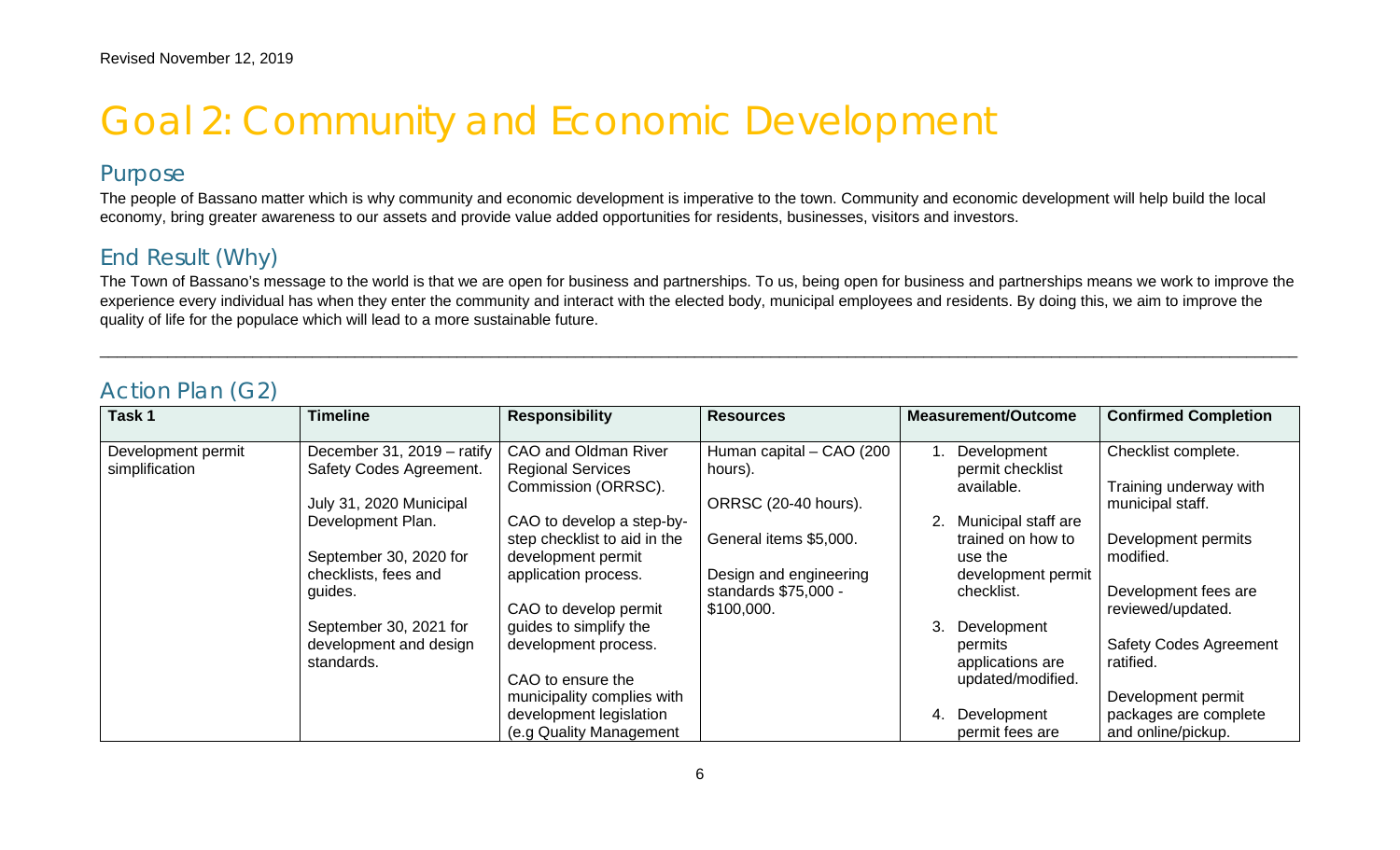| Plan and Municipal        |    | reviewed/updated    | Simplification being        |
|---------------------------|----|---------------------|-----------------------------|
| Development Plan).        |    | (if required). Last | promoted                    |
|                           |    | update was 2013.    | internally/externally.      |
| CAO and ORRSC to          |    |                     |                             |
| review the Land Use Bylaw |    | 5. Safety Codes     | MDP timeline has been       |
| and make                  |    | Agreement is        | pushed - revisions          |
| recommendations to        |    | ratified in         | required.                   |
| update the bylaw to       |    | accordance with     |                             |
| simplify the development  |    | the Joint Quality   | Joint QMP requires          |
| process if necessary.     |    | Management          | attention this fall or next |
|                           |    | Program.            | spring.                     |
| CAO/planner and           |    |                     |                             |
| engineers to prepare      |    | 6. Development      |                             |
| development standards     |    | permit packages     |                             |
| and guidelines.           |    | are complete and    |                             |
|                           |    | available for pick- |                             |
|                           |    | up in person of     |                             |
|                           |    | from the website.   |                             |
|                           |    |                     |                             |
|                           |    | 7. Municipal        |                             |
|                           |    | Development Plan    |                             |
|                           |    | complete and        |                             |
|                           |    | approved - public   |                             |
|                           |    | consultation        |                             |
|                           |    | included.           |                             |
|                           |    |                     |                             |
|                           |    | 8. Approved set of  |                             |
|                           |    | community           |                             |
|                           |    | design/engineer     |                             |
|                           |    | standards - public  |                             |
|                           |    | consultation        |                             |
|                           |    | included.           |                             |
|                           |    |                     |                             |
|                           | 9. | Agreements/plans    |                             |
|                           |    | are approved by     |                             |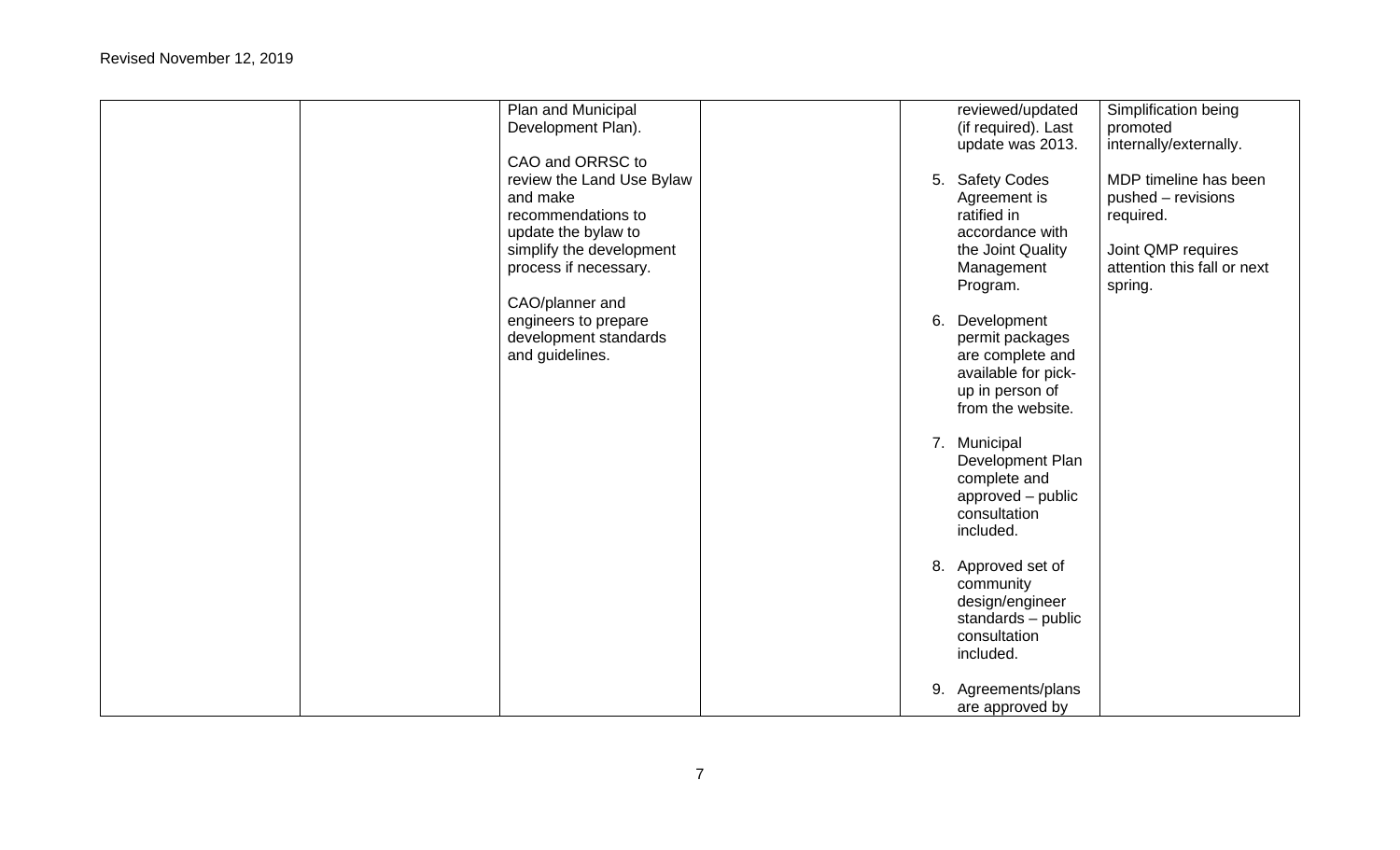| council and are<br>being implemented.                                                                            |  |
|------------------------------------------------------------------------------------------------------------------|--|
| 10. Developer<br>feedback is positive<br>- how is the<br>process of dealing<br>with Bassano and<br>sub agencies. |  |
| 11. Development<br>simplification is<br>actively promoted<br>internally and<br>externally.                       |  |

| Task 2                                      | <b>Timeline</b>                      | <b>Responsibility</b>                                                         | <b>Resources</b>                                                                | <b>Measurement/Outcome</b>                           | <b>Confirmed Completion</b>                       |
|---------------------------------------------|--------------------------------------|-------------------------------------------------------------------------------|---------------------------------------------------------------------------------|------------------------------------------------------|---------------------------------------------------|
| <b>Beautify Bassano Initiative</b><br>(BBI) | Ongoing and immediate<br>until 2025. | CAO is responsible to<br>direct and oversee the<br>implementation of the BBI. | Human capital - CAO,<br>administration and public<br>works $(10 - 30$ hours per | Attractive/clean<br>community.                       | Action plans are being<br>implemented.            |
|                                             |                                      | Town council is<br>responsible for promotion                                  | week per annum).<br>Town council (1-3 hours                                     | Less unsightly<br>properties.                        | Volunteers are being<br>empowered.                |
|                                             |                                      | of the BBI through public<br>engagement and                                   | per week per annum for<br>public consultation).                                 | Crime reduction.<br>3.                               | Budget approved by<br>council for implementation. |
|                                             |                                      | consultation.                                                                 | General items \$50,000                                                          | Renewed pride -<br>volunteers and                    |                                                   |
|                                             |                                      | Town council is<br>responsible to make<br>decisions that improve the          | services, promotion, bylaw<br>enforcement, revitalization.                      | community<br>members buy into<br>the BBI and         |                                                   |
|                                             |                                      | aesthetics of Bassano.                                                        |                                                                                 | actively work to<br>help with its<br>implementation. |                                                   |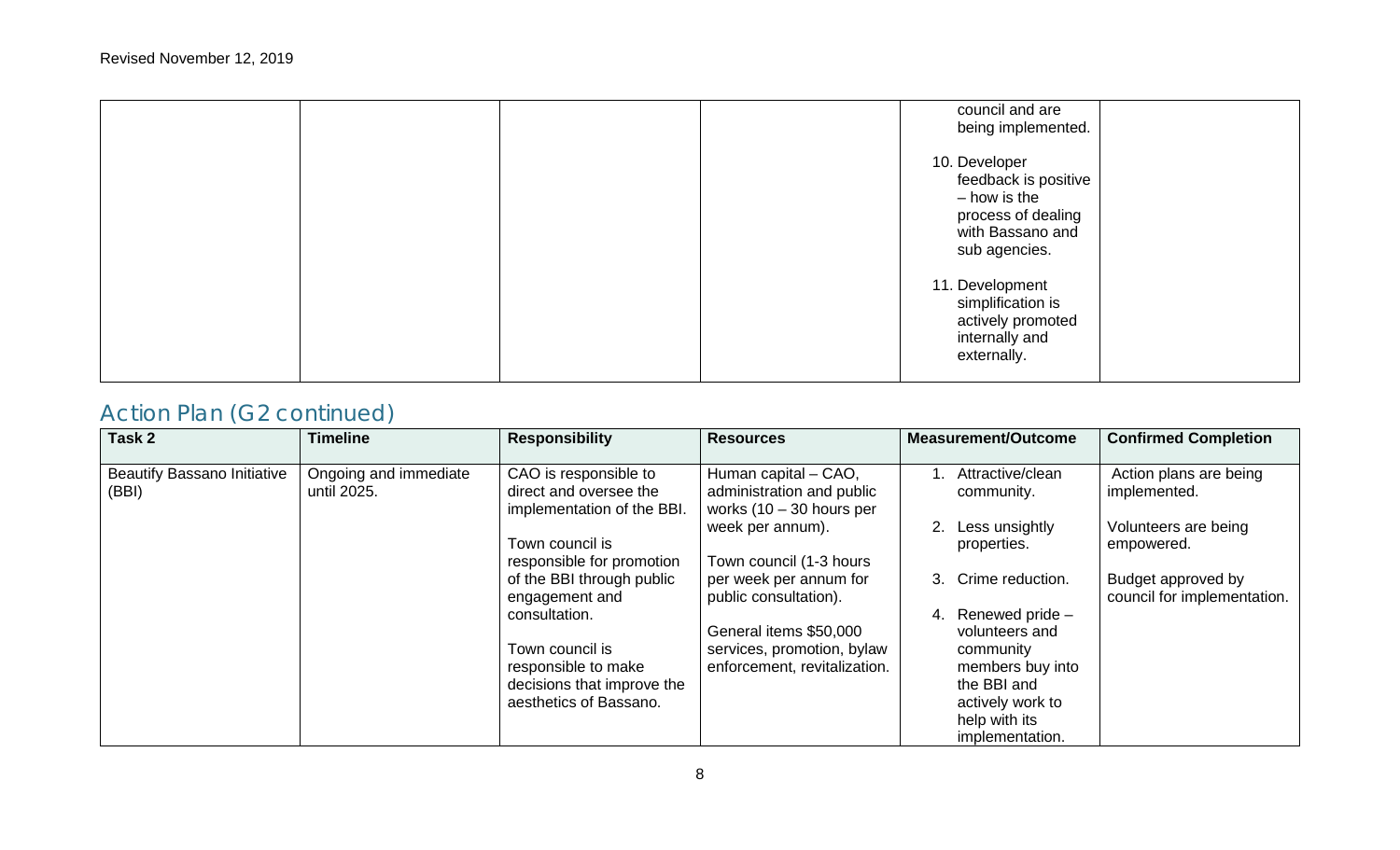| Residents and volunteers<br>must buy-into the BBI and<br>assist with its<br>implementation. This can<br>only occur if the town sets<br>the standard and leads the | 5. Positive feedback<br>from community<br>members and<br>visitors.                                                               |
|-------------------------------------------------------------------------------------------------------------------------------------------------------------------|----------------------------------------------------------------------------------------------------------------------------------|
| way.<br>Town council upholds the<br>terms of the Community<br>Standards Bylaw and BBI.                                                                            | 6. Improved work<br>processes for<br>municipal<br>employees.<br>7. Efficient use of<br>municipal resource<br>8. New investments. |

| Task 3                                             | <b>Timeline</b>                                      | <b>Responsibility</b>                                      | <b>Resources</b>                                                                              | Measurement/Outcome                                                                                                                                                                                                             | <b>Confirmed Completion</b>                                                                                                                                                                                                                                                                                                                 |
|----------------------------------------------------|------------------------------------------------------|------------------------------------------------------------|-----------------------------------------------------------------------------------------------|---------------------------------------------------------------------------------------------------------------------------------------------------------------------------------------------------------------------------------|---------------------------------------------------------------------------------------------------------------------------------------------------------------------------------------------------------------------------------------------------------------------------------------------------------------------------------------------|
| Unique Project - Tiny<br><b>Home Pilot Project</b> | March 31, 2019 -<br>December 31, 2020<br>(Phase 1-3) | <b>CAO/Palliser Economic</b><br>Partnership.<br>Consultant | Human capital - CAO (75-<br>100 hours).<br>Consultant fees \$70,000<br>General items \$10,000 | Feasibility report.<br>Business plans.<br>Implementation<br>3.<br>plan.<br>Community<br>4.<br>engagement.<br>Increase Bassano's<br>5.<br>tax base to support<br>long-term<br>affordability.<br>6. Confirm land<br>availability. | Phase 1-3 complete.<br>Began implementation of<br>the report in Q2, 2020. In<br>consultation with Newell<br>Foundation and AHS for<br>partnership to implement<br>FAB Village Square pilot<br>project.<br>Updates required to align<br>with project evolution and<br>additional strategies<br>defined in the report<br>approved by council. |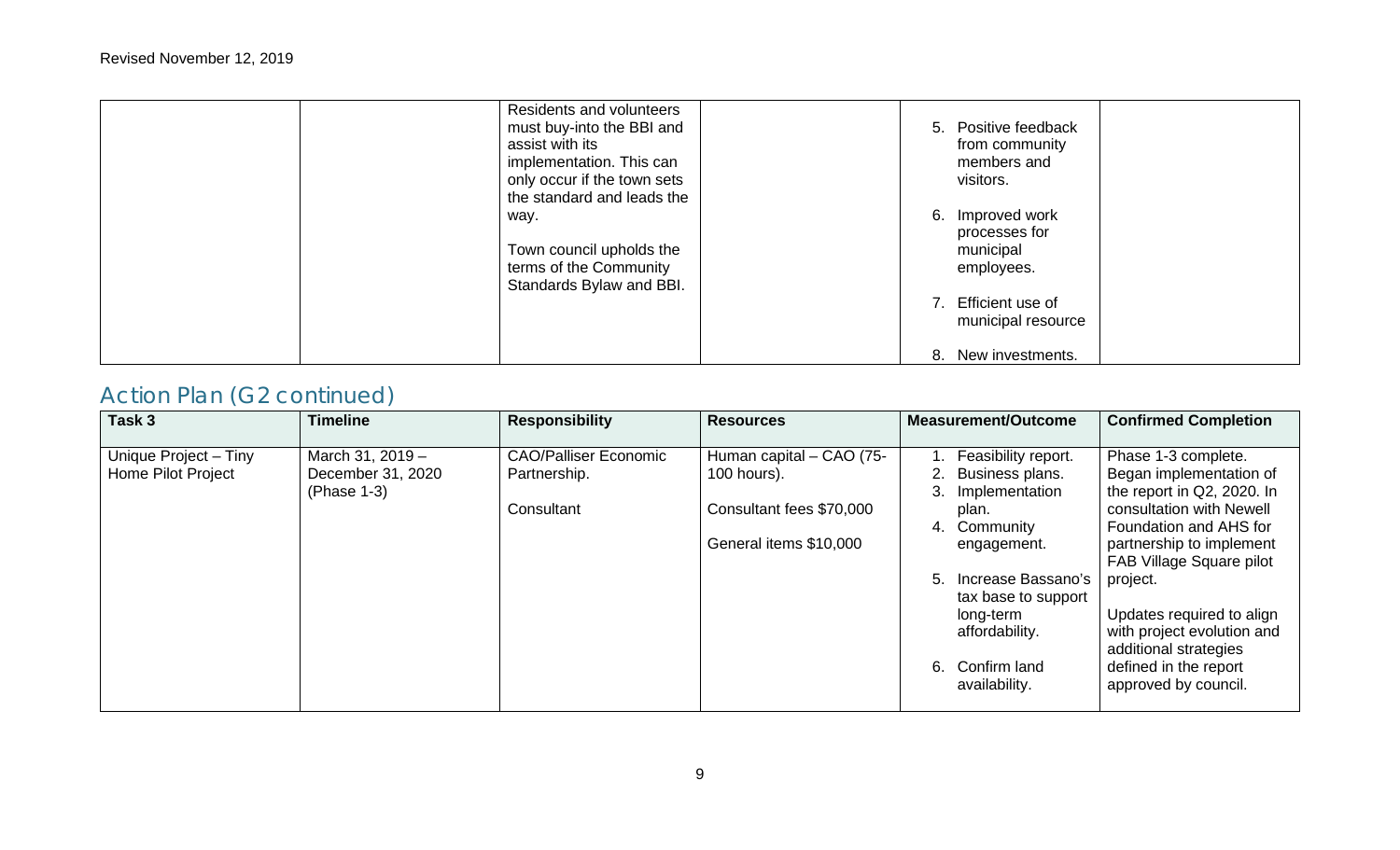|  | 7. Confirm economic<br>Should be updated to<br>reflect the implementation<br>and employment<br>opportunities.<br>phase. |
|--|-------------------------------------------------------------------------------------------------------------------------|
|  | 8. Variety of housing<br>and development<br>opportunities.                                                              |
|  | 9. Create a<br>competitive<br>advantage that<br>helps Bassano<br>stand out.                                             |
|  | 10. Update the Land<br>Use Bylaw if<br>required to<br>accommodate<br>growth.                                            |

| Task 4                                 | <b>Timeline</b>                                | <b>Responsibility</b> | <b>Resources</b>                                                           | <b>Measurement/Outcome</b>                                                                                                                                                                         | <b>Confirmed Completion</b>                                                                       |
|----------------------------------------|------------------------------------------------|-----------------------|----------------------------------------------------------------------------|----------------------------------------------------------------------------------------------------------------------------------------------------------------------------------------------------|---------------------------------------------------------------------------------------------------|
| <b>Economic Enrichment</b><br>Strategy | September 30, 2019 – July $\vert$<br>31, 2020. | Consultant            | Human capital – CAO (5-<br>10 hours)<br>Strategy development -<br>\$50,000 | 1. Prepare an<br>economic<br>enrichment strategy<br>that confirms how<br>the town can take<br>advantage of the<br>transportation and<br>logistics corridors<br>to build a robust<br>local economy. | Project is on hold due to<br>the pandemic and changes<br>in the internal/external<br>environment. |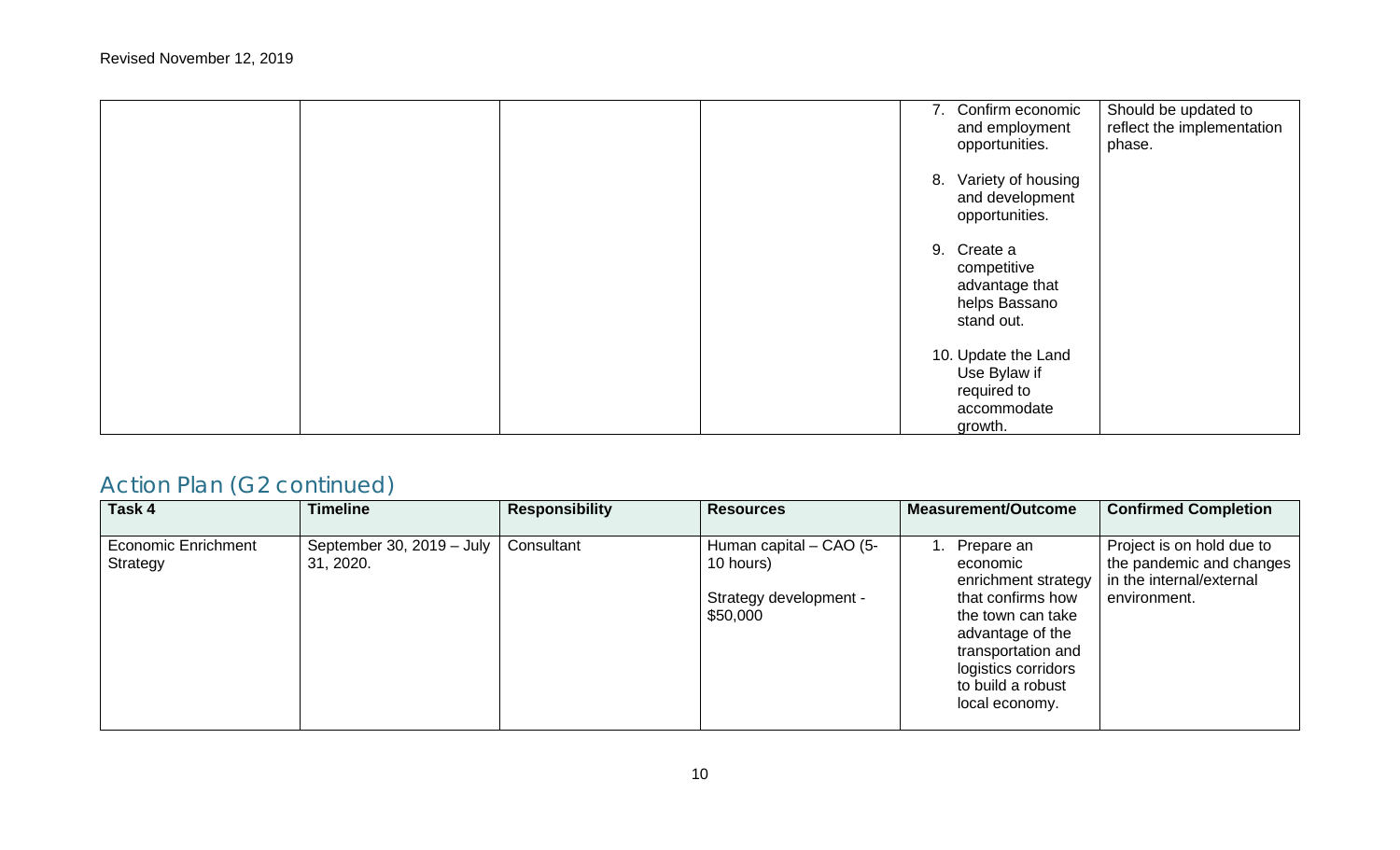|  | 2. Approval/rejection<br>of the strategy.                                                                   |  |
|--|-------------------------------------------------------------------------------------------------------------|--|
|  | 3. Implementation of<br>strategy.<br>Implementation<br>would be the next<br>phase of Task 4<br>(build out). |  |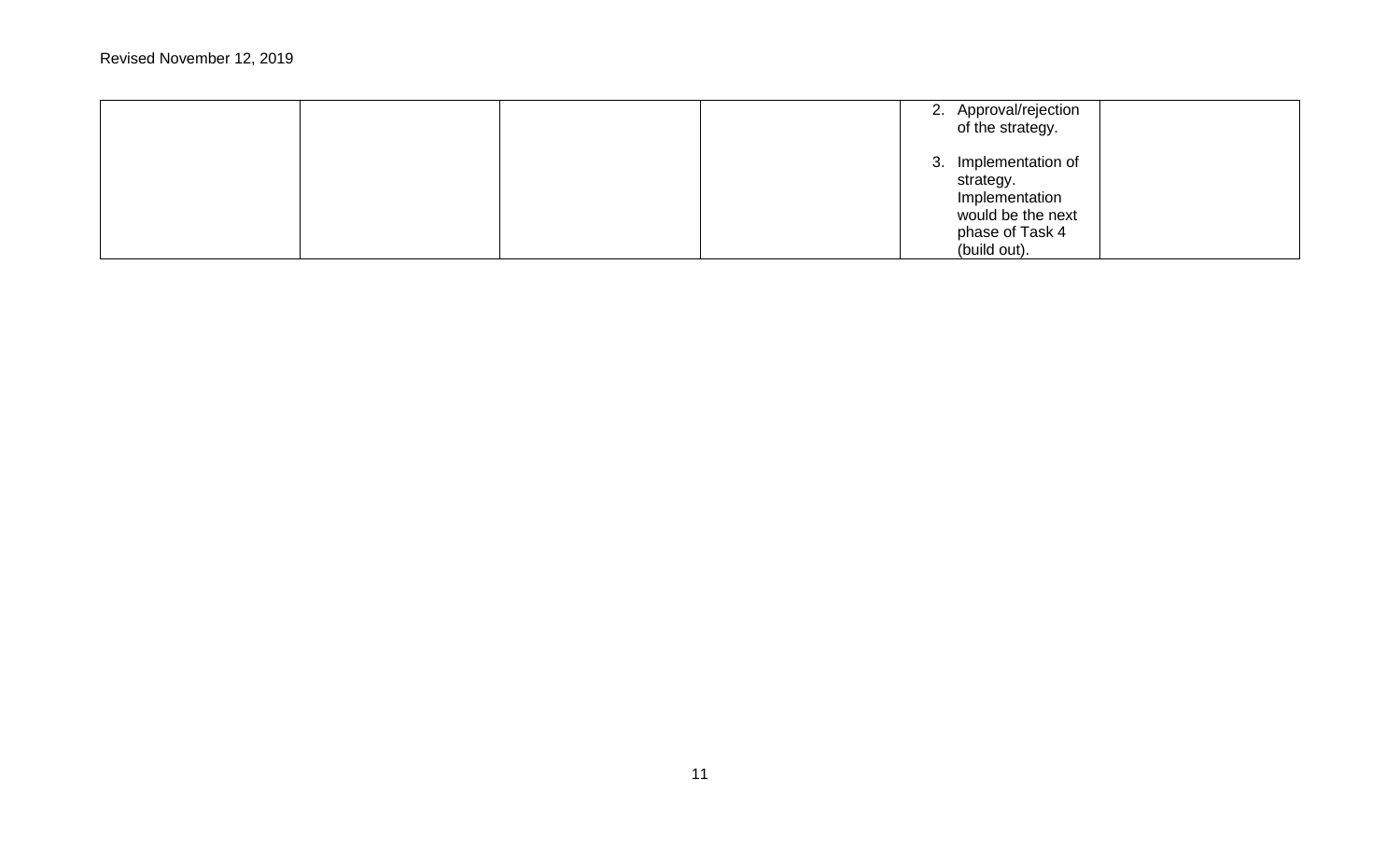| Task 5                                                                                             | <b>Timeline</b>                       | <b>Responsibility</b>                                                                                                                                                                                                                                                       | <b>Resources</b>                                                          | <b>Measurement/Outcome</b>                                                                                                                                                                                                                                                                                                                                                               | <b>Confirmed Completion</b>                                                                             |
|----------------------------------------------------------------------------------------------------|---------------------------------------|-----------------------------------------------------------------------------------------------------------------------------------------------------------------------------------------------------------------------------------------------------------------------------|---------------------------------------------------------------------------|------------------------------------------------------------------------------------------------------------------------------------------------------------------------------------------------------------------------------------------------------------------------------------------------------------------------------------------------------------------------------------------|---------------------------------------------------------------------------------------------------------|
| Develop partnerships for<br>marketing and promotion<br>of Bassano with<br>local/regional Agencies, | February 1, $2021 - July$<br>31, 2023 | Town council - engage<br>with organizations to<br>encourage partnerships to<br>build/enhance the town.                                                                                                                                                                      | \$25,000 - \$40,000 for<br>project specific items.<br>Examples - signage, | Increased promotion<br>of Bassano.<br>Active leadership -                                                                                                                                                                                                                                                                                                                                | The pandemic supports<br>this action and lots of<br>engagement has occurred<br>to develop relationships |
| Boards, Commissions,<br>and volunteer                                                              |                                       | Administration - provide                                                                                                                                                                                                                                                    | permits, website<br>redevelopment, branding,                              | leading others.                                                                                                                                                                                                                                                                                                                                                                          | with user groups/ABC's.                                                                                 |
| organizations.                                                                                     |                                       | support to volunteer<br>organizations to<br>encourage partnerships to<br>build/enhance the town.<br>Stakeholders (may<br>include):<br>Agencies, boards<br>and commissions.<br>Regional tourism<br>association.<br>Joint Shared<br>Services.<br>Volunteers and<br>societies. | etc.                                                                      | Resources secured<br>3.<br>through platforms<br>such as Grant<br>Advance to advance<br>the interest of the<br>town and special<br>projects/partnerships.<br>4. New/renewed<br>partnerships with<br>stakeholders to<br>support/develop new<br>or ongoing projects<br>not necessarily<br>managed by the town<br>(e.g. tourist booth,<br>revitalization of<br>buildings on main<br>street). |                                                                                                         |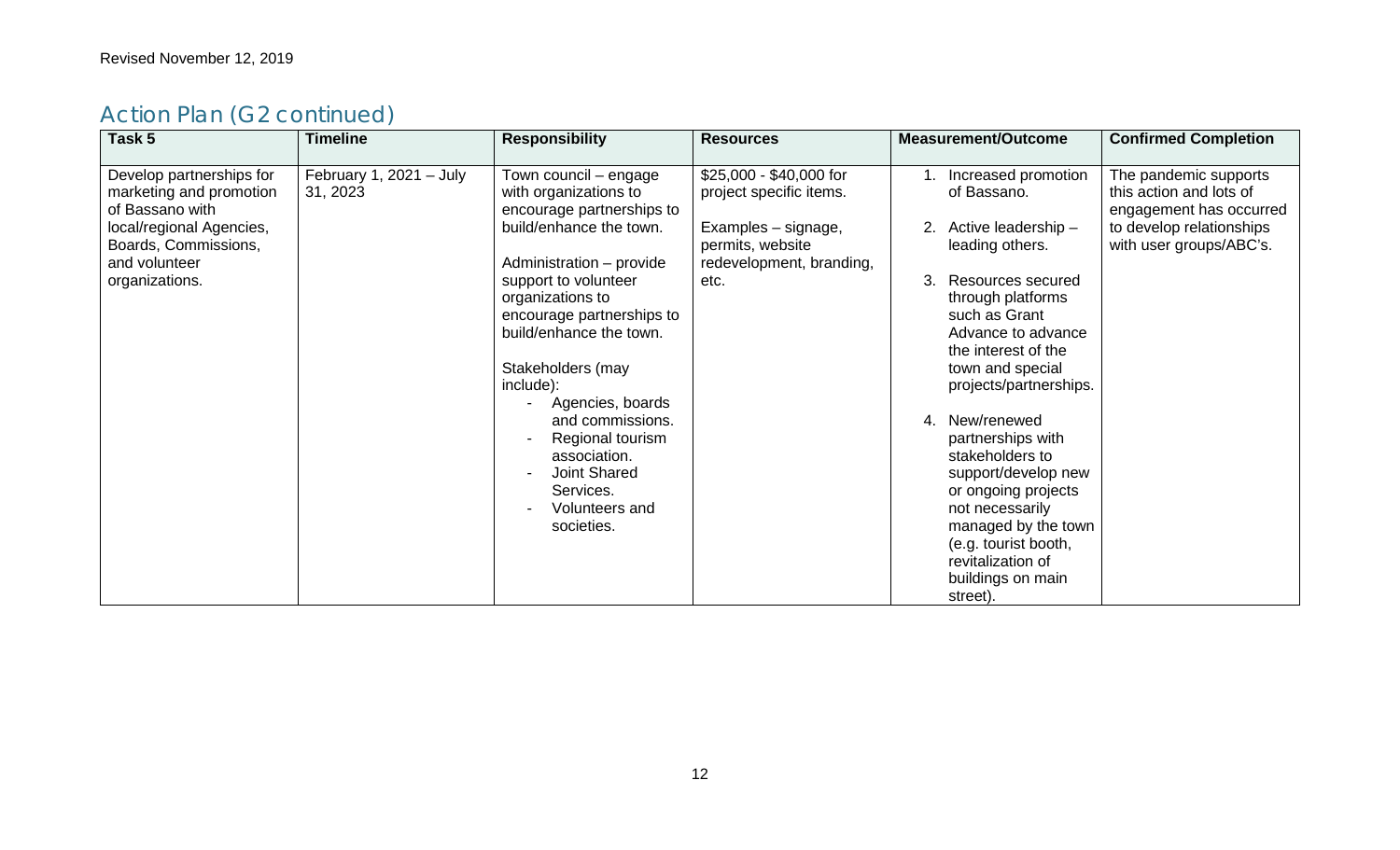## Goal 3: Infrastructure Renewal

#### Purpose

Infrastructure renewal is essential in Bassano. With the resources available, the town will endeavor to upgrade local infrastructure to maintain and improve services, to build the local economy and to attract investors.

#### End Result (Why)

The Town of Bassano's concludes that infrastructure renewal will lead to a strong foundation to support services and growth.

#### Action Plan (G3)

Bassano must ensure it manages wastewater in accordance with its license granted through Alberta Environment and Parks. This is an essential service that must be provided to the residents.

\_\_\_\_\_\_\_\_\_\_\_\_\_\_\_\_\_\_\_\_\_\_\_\_\_\_\_\_\_\_\_\_\_\_\_\_\_\_\_\_\_\_\_\_\_\_\_\_\_\_\_\_\_\_\_\_\_\_\_\_\_\_\_\_\_\_\_\_\_\_\_\_\_\_\_\_\_\_\_\_\_\_\_\_\_\_\_\_\_\_\_\_\_\_\_\_\_\_\_\_\_\_\_\_\_\_\_\_\_\_\_\_\_\_\_\_\_\_\_\_\_\_\_\_\_\_\_\_\_\_\_\_\_\_\_\_\_\_\_\_\_

| Task 1                | <b>Timeline</b>             | <b>Responsibility</b>                                                                                                                                                                                                    | <b>Resources</b>                                                           | Measurement/Outcome                                                                                                                                                                                                                   | <b>Confirmed Completion</b>                                                                                                                                                     |
|-----------------------|-----------------------------|--------------------------------------------------------------------------------------------------------------------------------------------------------------------------------------------------------------------------|----------------------------------------------------------------------------|---------------------------------------------------------------------------------------------------------------------------------------------------------------------------------------------------------------------------------------|---------------------------------------------------------------------------------------------------------------------------------------------------------------------------------|
| Sewage Lagoon Upgrade | 2017 - December 31,<br>2021 | Administration - project<br>$m$ anagement $-$ 1000 hours<br>Town council - resource<br>allocation.<br>External (engineers, land<br>agents, legal counsel,<br>Alberta Transportation,<br>Albert Environment and<br>Parks) | \$7.020M (provincial/federal<br>grants, reserves and<br>general taxation). | Achieve<br>compliance with<br>Alberta<br>Environment and<br>Parks.<br>Grants have been<br>applied for – secure<br>external funds<br>where applicable.<br>3. Project is designed.<br>4. Project is tendered.<br>5. Project is awarded. | Capital budget complete.<br>Project design and<br>operations plans continue.<br>Ongoing consultation with<br>AEP.<br>Waiting ICIP award to<br>review and tender the<br>project. |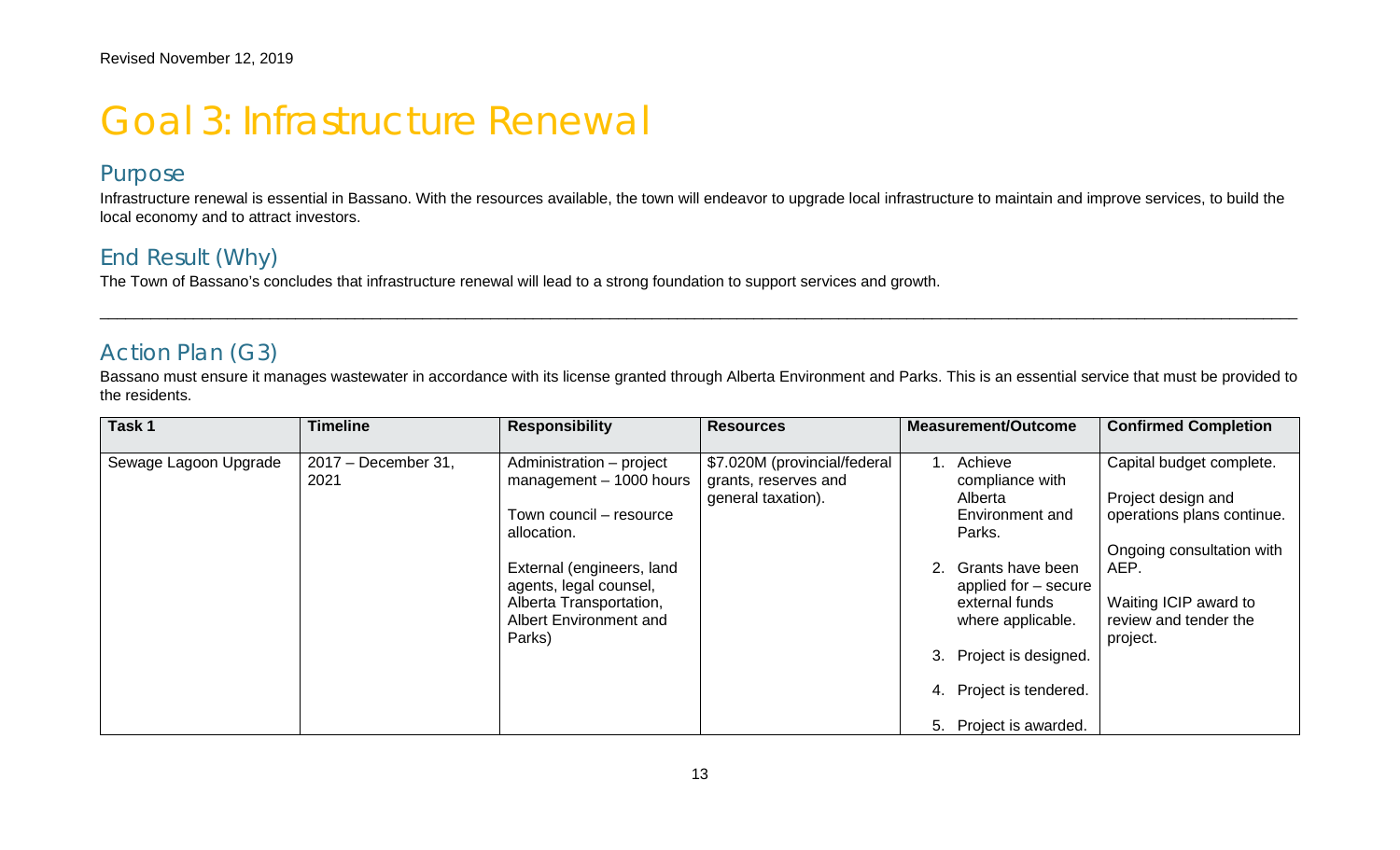|  |  | 6. Project is<br>constructed.                    |  |
|--|--|--------------------------------------------------|--|
|  |  | 7. Project is in full<br>operation.              |  |
|  |  | 8. Operating<br>agreement in place<br>with NRSC. |  |
|  |  | 9. Any debt is paid off.                         |  |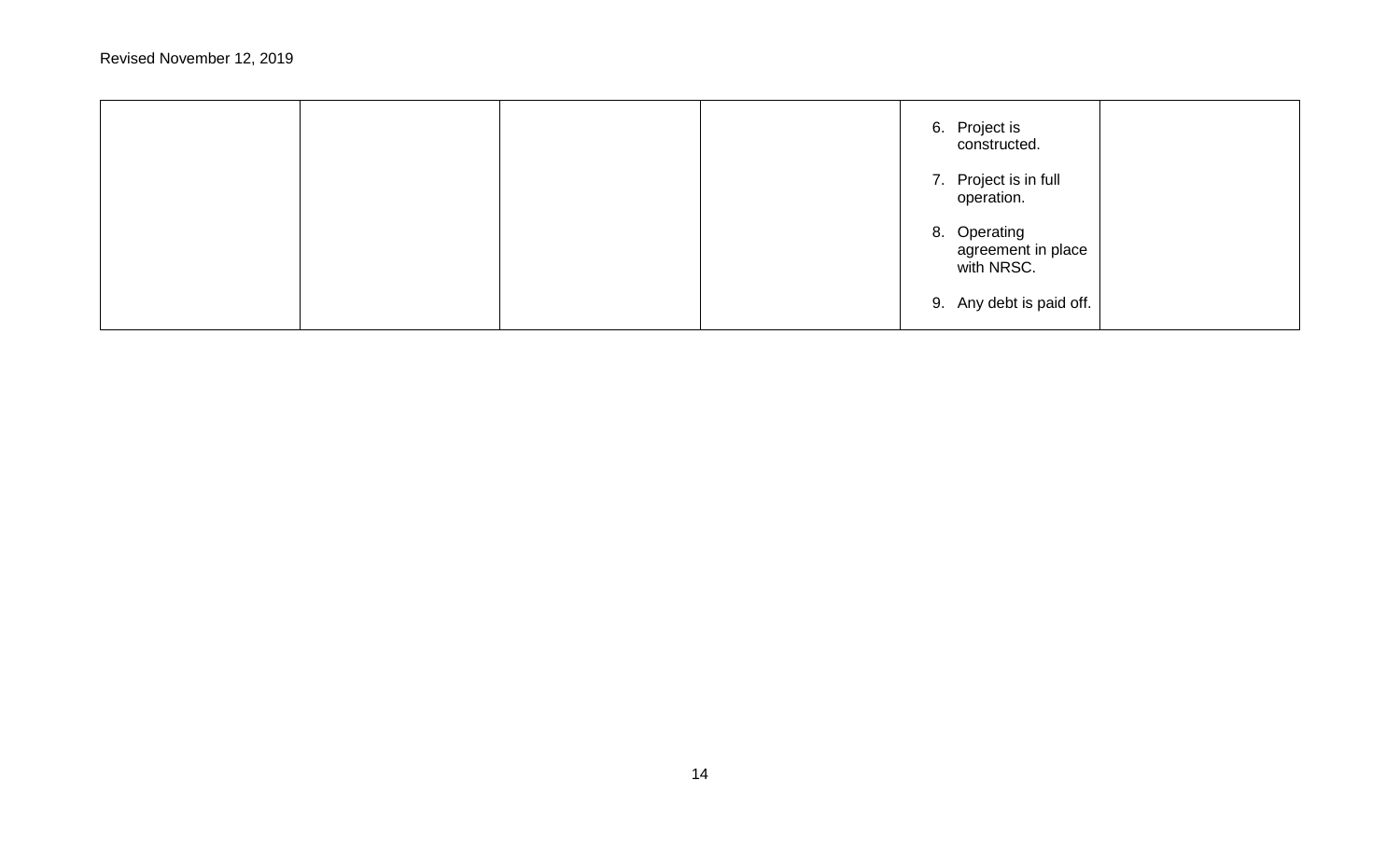Bassano is the gateway to the region and, as such, we want to showcase what our community has to offer. We aim to be everyone's first stop when travelling east on the TransCanada highway. In addition, we aim to be everyone's final stop before leaving the region. Bassano has services and amenities to meet the needs of those living, relocating, working or commuting through the region.

| Task 2                                                                                                                                                                                                                                                                                                                                                                                                                                                                                                            | <b>Timeline</b>                         | <b>Responsibility</b>                                                                                        | <b>Resources</b>                                                                                                                                                                                                                                                                                    | <b>Measurement/Outcome</b>                                                                                                                                                                                                                                                                                                                                                                                  | <b>Confirmed Completion</b> |
|-------------------------------------------------------------------------------------------------------------------------------------------------------------------------------------------------------------------------------------------------------------------------------------------------------------------------------------------------------------------------------------------------------------------------------------------------------------------------------------------------------------------|-----------------------------------------|--------------------------------------------------------------------------------------------------------------|-----------------------------------------------------------------------------------------------------------------------------------------------------------------------------------------------------------------------------------------------------------------------------------------------------|-------------------------------------------------------------------------------------------------------------------------------------------------------------------------------------------------------------------------------------------------------------------------------------------------------------------------------------------------------------------------------------------------------------|-----------------------------|
| Highway Re-development<br>Project<br>Purpose: to upgrade the<br>highway commercial<br>development to ensure it is<br>attractive and accessible<br>for users. The design must<br>be attractive to draw<br>people off the highway to<br>come and experience what<br>Bassano has to offer. This<br>project consists of more<br>than just pavement, it may<br>include new/upgraded<br>signage, wind barriers,<br>picnic tables or bathrooms.<br>Key features include<br>paving, curb/gutter and<br>utility placement. | January 1, 2020 -<br>September 30, 2023 | Town council - resource<br>allocation and public<br>consultation.<br>Administration - project<br>management. | External - design rendering<br>for features - (estimated<br>fee \$50,000).<br>External – engineering<br>design for hard<br>infrastructure - (estimated<br>fee \$200,000)<br>Project cost – (estimated<br>fee \$2M).<br>Project to be funded by<br>grants, capital reserves,<br>levies and taxation. | Community<br>planning session -<br>what do we want to<br>see.<br>Design rendering.<br>2.<br>Public engagement<br>process – present<br>design rendering.<br>4. Approve design<br>rendering.<br>5. Develop fee<br>structure for<br>$update - cost$<br>analysis.<br>Hard infrastructure<br>6.<br>$design -$<br>engineering.<br>7. Project is designed.<br>8. Project is tendered.<br>Project is awarded.<br>9. | No action.                  |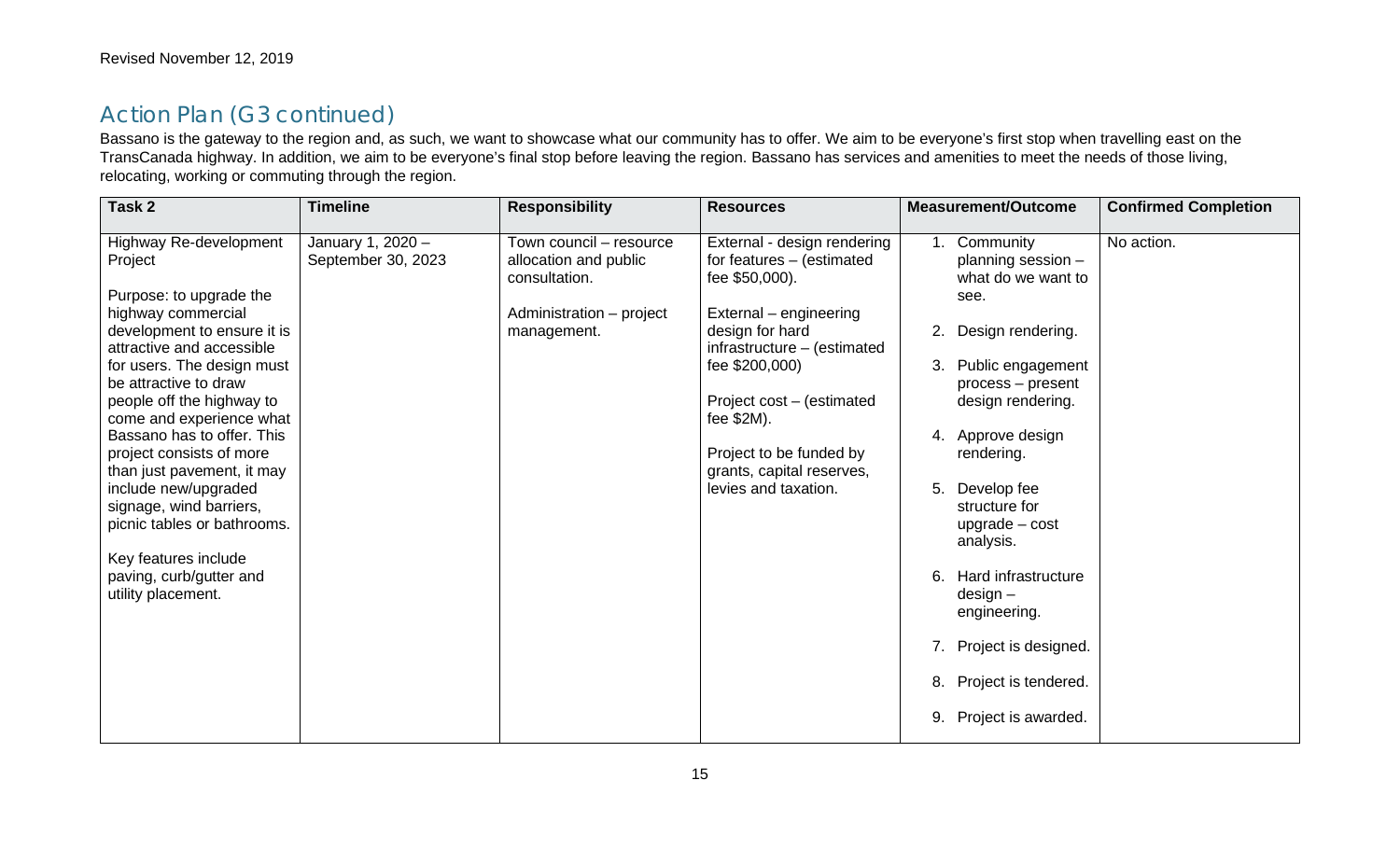|  |  | 10. Project is<br>constructed.                                                                                    |  |
|--|--|-------------------------------------------------------------------------------------------------------------------|--|
|  |  | 11. Aspects of project<br>tied to the<br>economic<br>enrichment strategy<br>- monitoring<br>/measurement<br>plan. |  |
|  |  | 12. Any debt is paid off.                                                                                         |  |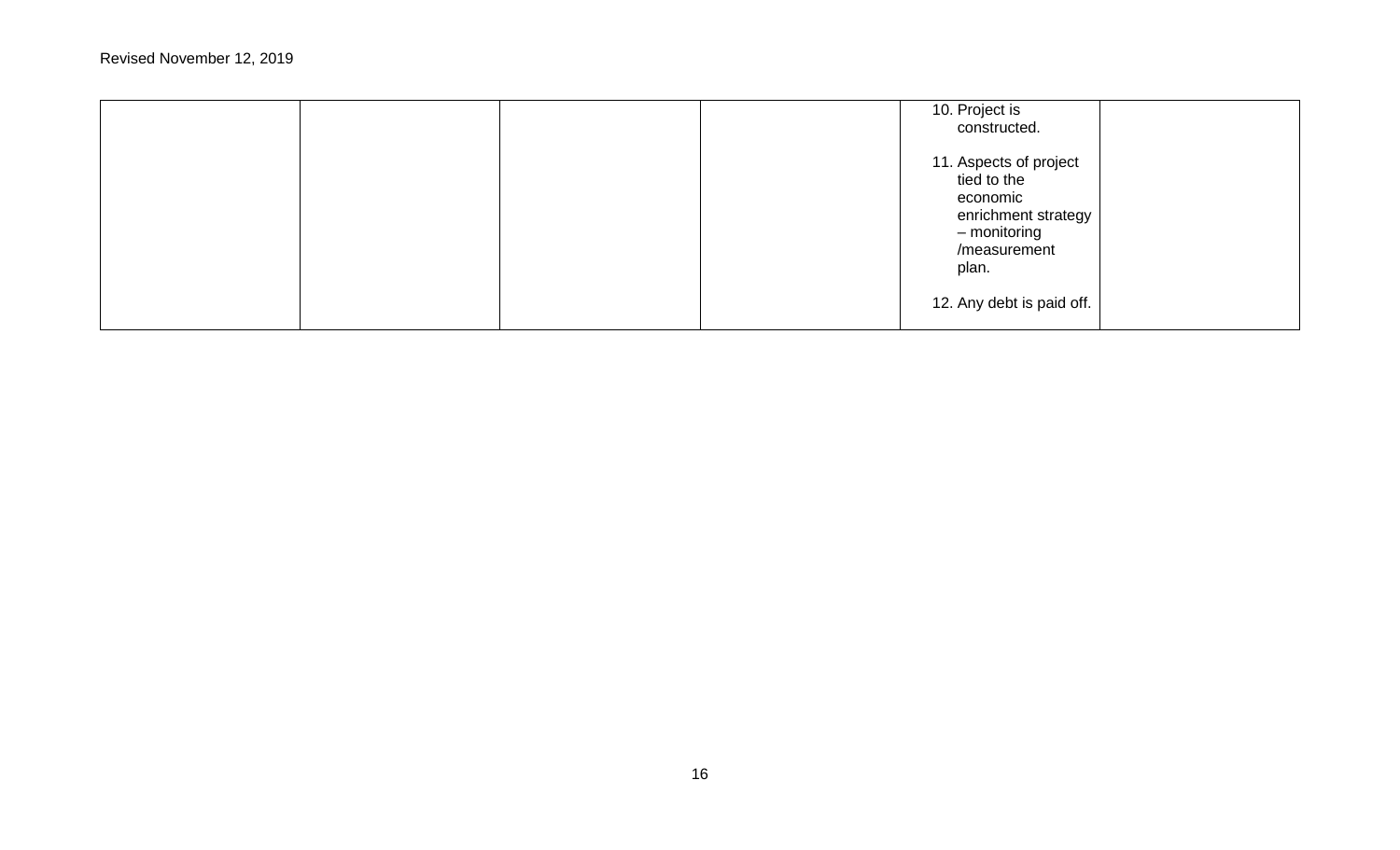To improve the flow of water and to eliminate dead end water lines, water looping must occur. This will ensure improve water pressure and eliminate the risk of stagnant water in sections of the lines.

| Task 3                 | <b>Timeline</b>                         | <b>Responsibility</b>                                                             | <b>Resources</b>                                                                                                                                         | <b>Measurement/Outcome</b>                                                                                                                                                                            | <b>Confirmed Completion</b> |
|------------------------|-----------------------------------------|-----------------------------------------------------------------------------------|----------------------------------------------------------------------------------------------------------------------------------------------------------|-------------------------------------------------------------------------------------------------------------------------------------------------------------------------------------------------------|-----------------------------|
| Water looping project. | January 1, 2022 -<br>September 30, 2023 | Town council - resource<br>allocation.<br>Administration - project<br>management. | Refer to the Infrastructure<br>Master Plan - North water<br>main looping \$1.6M<br>Project funding, grants,<br>capital reserves and<br>general taxation. | 1. Project is designed.<br>2. Project is tendered.<br>3. Project is awarded.<br>4. Project is<br>constructed.<br>5. Any debt is paid off.<br>Water system<br>6.<br>reaches full<br>capacity for flow. | No action.                  |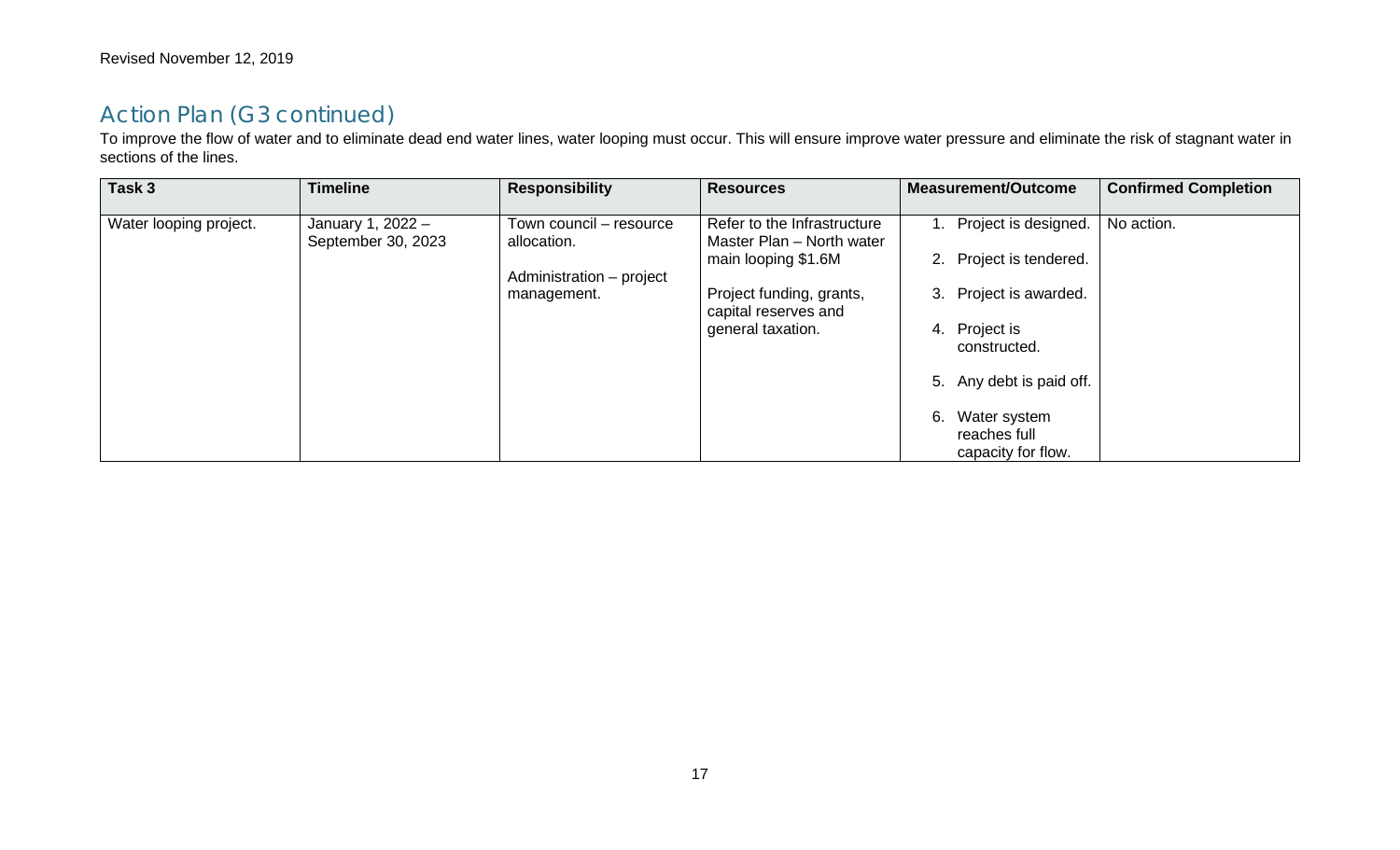5<sup>th</sup> Avenue infrastructure upgrades are a priority as a result of their deterioration. 5<sup>th</sup> Avenue services the hospital, emergency services, school, residential and commercial business district. It is a main thoroughfare and requires attention.

| Task 4                                                   | <b>Timeline</b>                            | <b>Responsibility</b>                  | <b>Resources</b>                                    | <b>Measurement/Outcome</b>    | <b>Confirmed Completion</b> |
|----------------------------------------------------------|--------------------------------------------|----------------------------------------|-----------------------------------------------------|-------------------------------|-----------------------------|
| 5 <sup>th</sup> Avenue (above ground<br>and below ground | September 30, 2023 -<br>September 30, 2025 | Town council - resource<br>allocation. | Refer to the Infrastructure<br>Master Plan - \$1.2M | 1. Project is designed.       | No action.                  |
| infrastructure)                                          |                                            | Administration - project               | (sanitary, water, road<br>surface and manholes)     | 2. Project is tendered.       |                             |
|                                                          |                                            | management.                            | Project funding, grants,                            | 3. Project is awarded.        |                             |
|                                                          |                                            |                                        | capital reserves and<br>general taxation.           | 4. Project is<br>constructed. |                             |
|                                                          |                                            |                                        |                                                     | 5. Any debt is paid off.      |                             |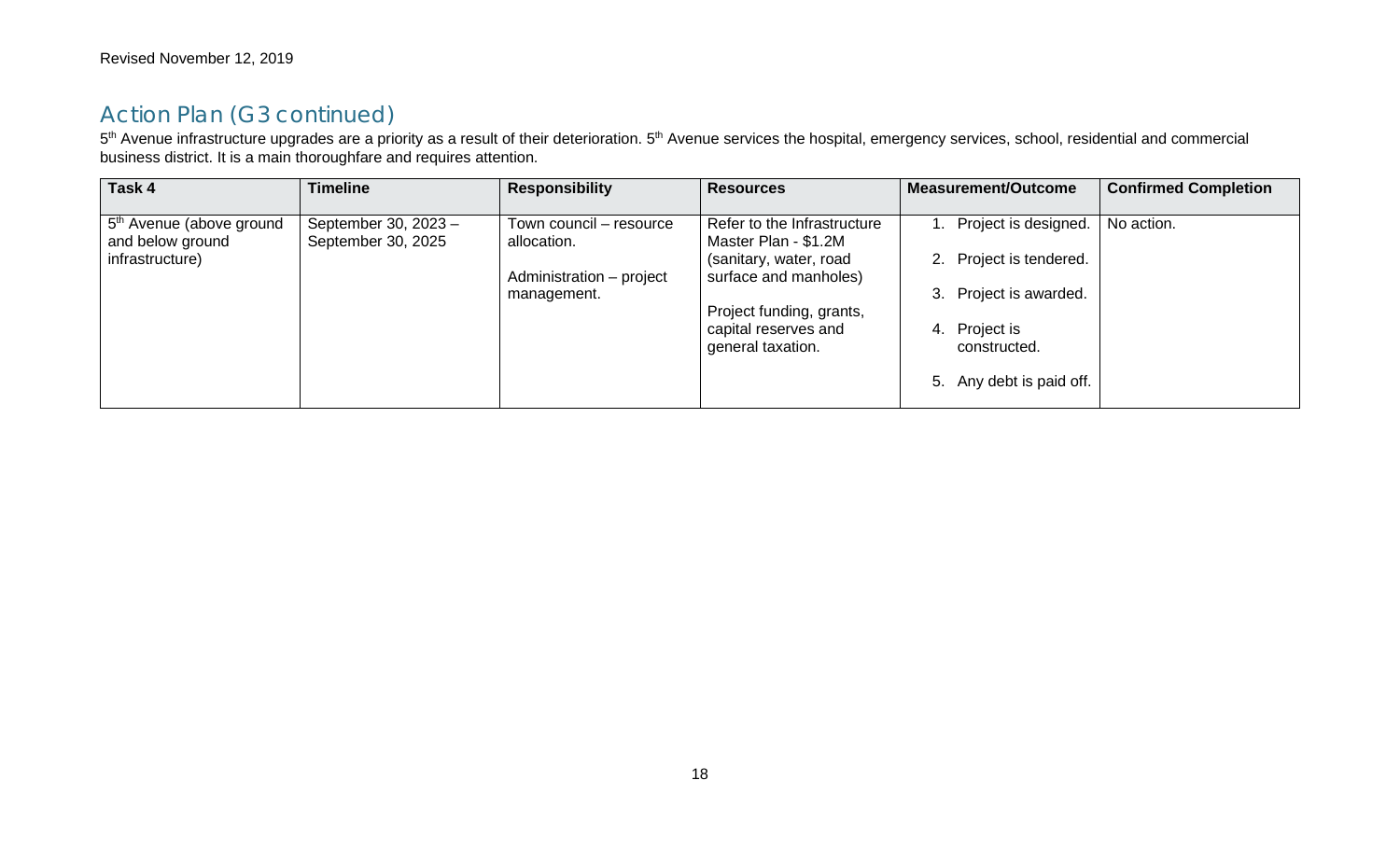Revitalize our core. Upgrade above ground and below ground infrastructure to promote development, accessibility, tourism and active healthy living.

| Task 5                                                                                               | <b>Timeline</b>                      | <b>Responsibility</b>                                                             | <b>Resources</b>                                                                                                                                                                                                                                                               | <b>Measurement/Outcome</b>                                                                                                                                                                                                                                                                                                                                                                                  | <b>Confirmed Completion</b> |
|------------------------------------------------------------------------------------------------------|--------------------------------------|-----------------------------------------------------------------------------------|--------------------------------------------------------------------------------------------------------------------------------------------------------------------------------------------------------------------------------------------------------------------------------|-------------------------------------------------------------------------------------------------------------------------------------------------------------------------------------------------------------------------------------------------------------------------------------------------------------------------------------------------------------------------------------------------------------|-----------------------------|
| $2^{nd}$ Avenue Revitalization -<br>Main Street (above ground<br>and below ground<br>infrastructure) | June 30, 2024 - December<br>31, 2027 | Town council - resource<br>allocation.<br>Administration - project<br>management. | Refer to the Infrastructure<br>Master Plan - \$4M<br>(sanitary, water, road<br>surface, manholes,<br>curb/gutter, sidewalks,<br>lighting and outdoor<br>features (e.g. benches,<br>monuments, etc.)).<br>Project funding, grants,<br>capital reserves and<br>general taxation. | 1. Community<br>planning session -<br>what do we want to<br>see.<br>Design rendering.<br>2.<br>3. Public engagement<br>process - present<br>design rendering.<br>4. Approve design<br>rendering.<br>5. Develop fee<br>structure for<br>$ugrade - cost$<br>analysis.<br>6. Hard infrastructure<br>$design -$<br>engineering.<br>7. Project is designed.<br>8. Project is tendered.<br>9. Project is awarded. | No action.                  |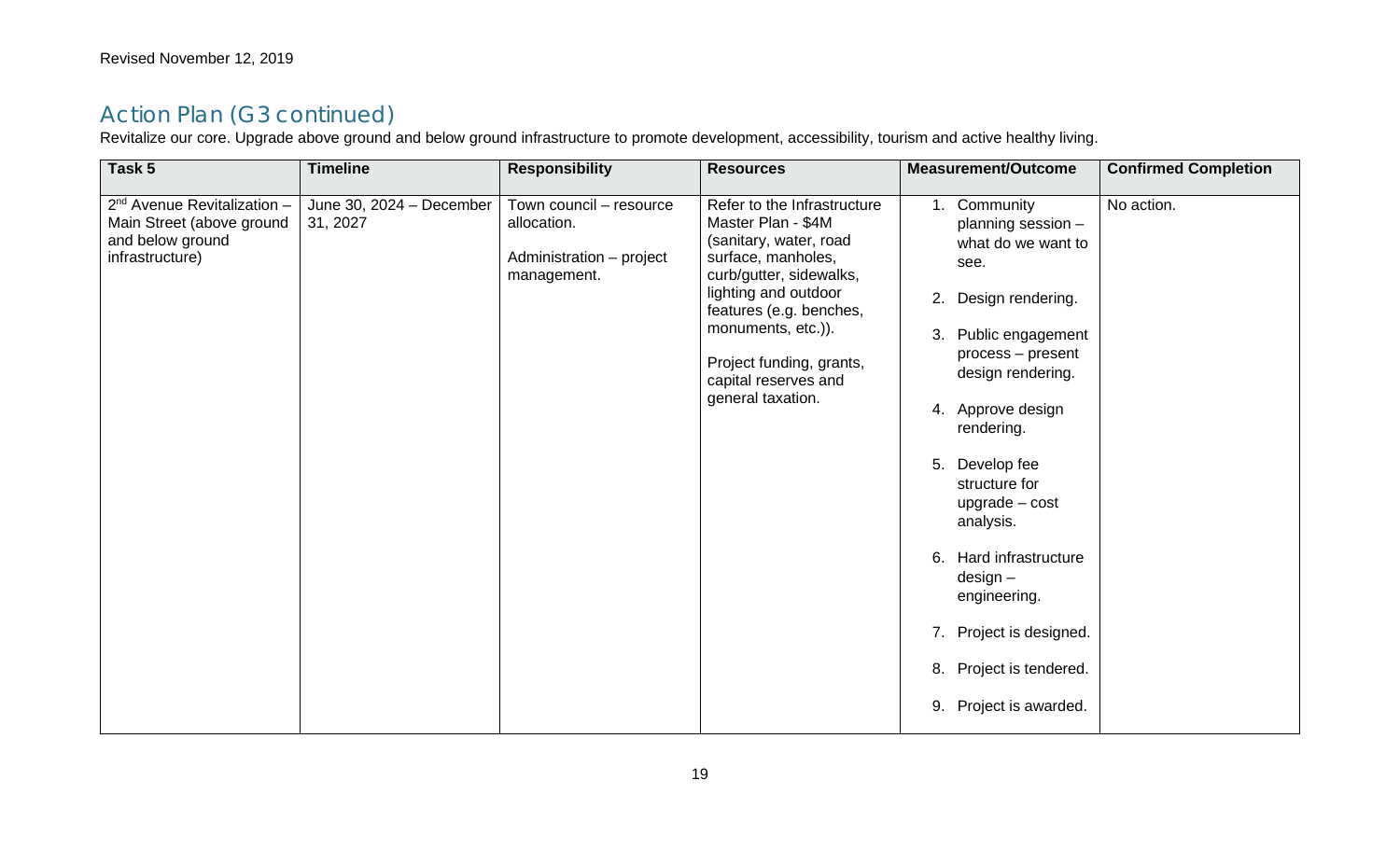|  |  | 10. Project is<br>constructed.                                                                                    |  |
|--|--|-------------------------------------------------------------------------------------------------------------------|--|
|  |  | 11. Aspects of project<br>tied to the<br>economic<br>enrichment strategy<br>- monitoring<br>/measurement<br>plan. |  |
|  |  | 12. Any debt is paid off.                                                                                         |  |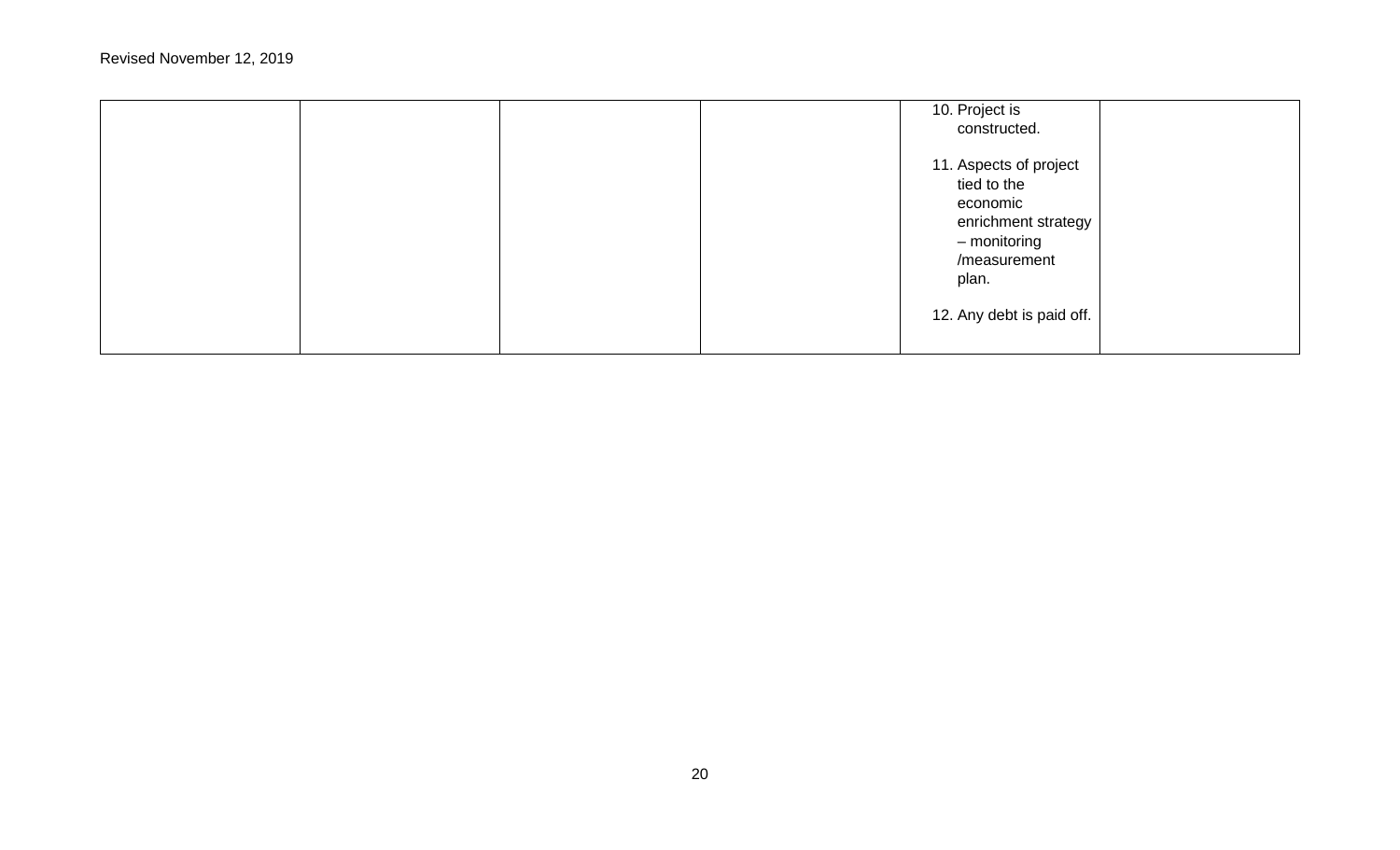Ensure the Town of Bassano's approved stormwater discharge point is unobstructed to maintain the flow of stormwater. Work in collaboration with the Eastern Irrigation District and County of Newell to develop a proactive plan of action to mitigate stormwater conflicts.

| Task 6            | <b>Timeline</b>             | <b>Responsibility</b>                                                                                                                                              | <b>Resources</b> | <b>Measurement/Outcome</b>                                                                                                                                                                                                                                                                                                                                                                                                                                                           | <b>Confirmed Completion</b> |
|-------------------|-----------------------------|--------------------------------------------------------------------------------------------------------------------------------------------------------------------|------------------|--------------------------------------------------------------------------------------------------------------------------------------------------------------------------------------------------------------------------------------------------------------------------------------------------------------------------------------------------------------------------------------------------------------------------------------------------------------------------------------|-----------------------------|
| Bassano Spur Line | 2017 - December 31,<br>2022 | Town council - resource<br>allocation.<br>Administration - project<br>management.<br><b>Eastern Irrigation District</b><br>County of Newell<br>Province of Alberta |                  | Develop a<br>cooperative plan of<br>action with the<br>Eastern Irrigation<br><b>District and County</b><br>of Newell to<br>develop a plan of<br>action to mitigate<br>stormwater<br>conflicts.<br>2. Implement plan of<br>action.<br>3. Proper easements<br>are in place to<br>enable access and<br>flow of stormwater.<br>4. Completion of a<br>storm water<br>management plan.<br>5. Completion of a<br>community needs<br>assessment.<br>6. Risk mitigation<br>checklist complete |                             |
|                   |                             |                                                                                                                                                                    |                  | and monitored.                                                                                                                                                                                                                                                                                                                                                                                                                                                                       |                             |